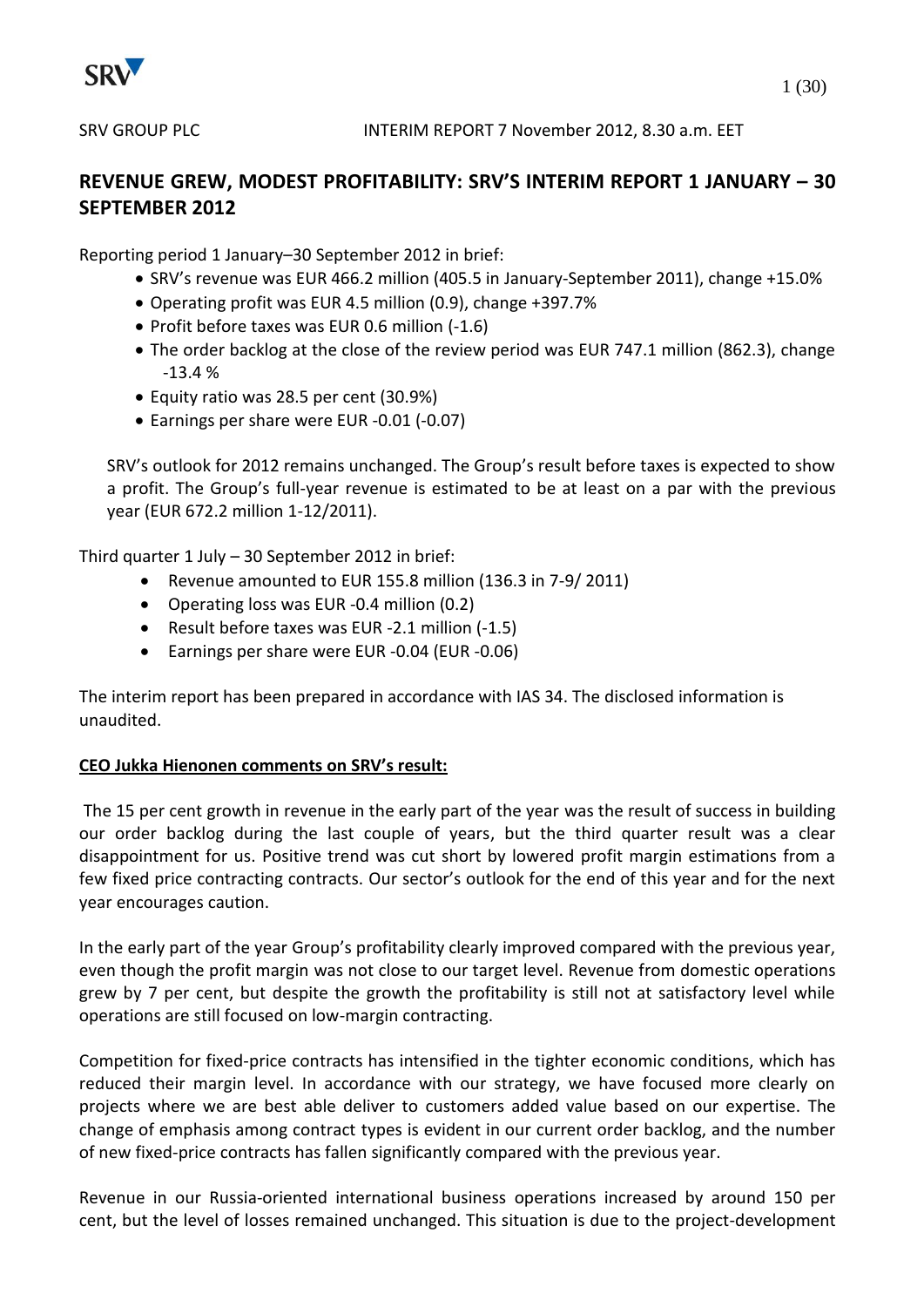

emphasis of these operations, and repatriation of earnings takes place on the sale of completed projects.

Our Pearl Plaza shopping centre project in the vicinity of St. Petersburg has proceeded encouragingly. The occupancy rate of premises is already over 70 per cent, just less than a year before the shopping centre opens. We are also starting our Septem City project located east of St. Petersburg city centre.

The recovery of Russia's property market from the recession caused by the financial crisis is promoting the launch of our projects. To safeguard the financing capacity of our Russian projects, we have two financial partnership arrangements.

Housing construction and sales remain at good level in Finland. Early in the year, revenue grew by more than a third. Low interest rates and consumers' confidence in their own finances have kept the sales of apartments stable, despite the intermittent prevalence of unwelcome economic news.

Our target is to improve profitability by increasing the number of own development projects and decreasing the share of contracts based on competitive tendering. I believe that we can utilize the potential from SRV's innovative project development also in the weakening economic environment.

# **Overall review**

The trend in SRV's revenue remained favourable in the review period. Due to growth in revenue from both domestic and international operations, the Group's revenue grew by 15.0 per cent to EUR 466.2 million (405.5 1-9/2011). Our order backlog remained robust at EUR 747.1 million (862.3 on 30 September 2011).

The Group recorded an operating profit of EUR 4.5 million (0.9in 1-9/2011). Group's profitability has been affected by the order backlog consisting mainly of low-margin contracting and project development nature of operations. A good performance in domestic business had a positive impact on operating profit. Operating profit was burdened by a weakening of approximately EUR 3 million in the estimated margins of three fixed-price contracts, observed in Operations in Finland in the third quarter, as well as the EUR 1.1 million non-recurring depreciation recorded in January in International Operations, as a result of a fire that destroyed a warehouse building. The Group's profit before taxes was EUR 0.6 million (-1.6 1-9/2011). Financial expenses grew from the reference period. Financial items in the reference period were affected by gains from interest rate swaps, exchange rate gains and affiliate-derived financial income.

Revenue from Operations in Finland was EUR 411.1 million (383.4 1-9/2011) and operating profit was EUR 13.1 million (10.1). The domestic order backlog stood at EUR 676.2 million (745.8 on 30 September 2011). Operational focus has been moved to increase developer contracting and negotiation contracting production. Number of signed new fixed price contracts has fallen to approximately half compared to reference period.

Although revenue from domestic commercial construction fell, profitability improved. Profitability in this sector was impacted by the order backlog, consisting mostly of low-margin projects. To improve profitability, SRV aims to move its focus to own project development. The order backlog for commercial construction fell to EUR 312.1 million (371.5 on 30 September 2011).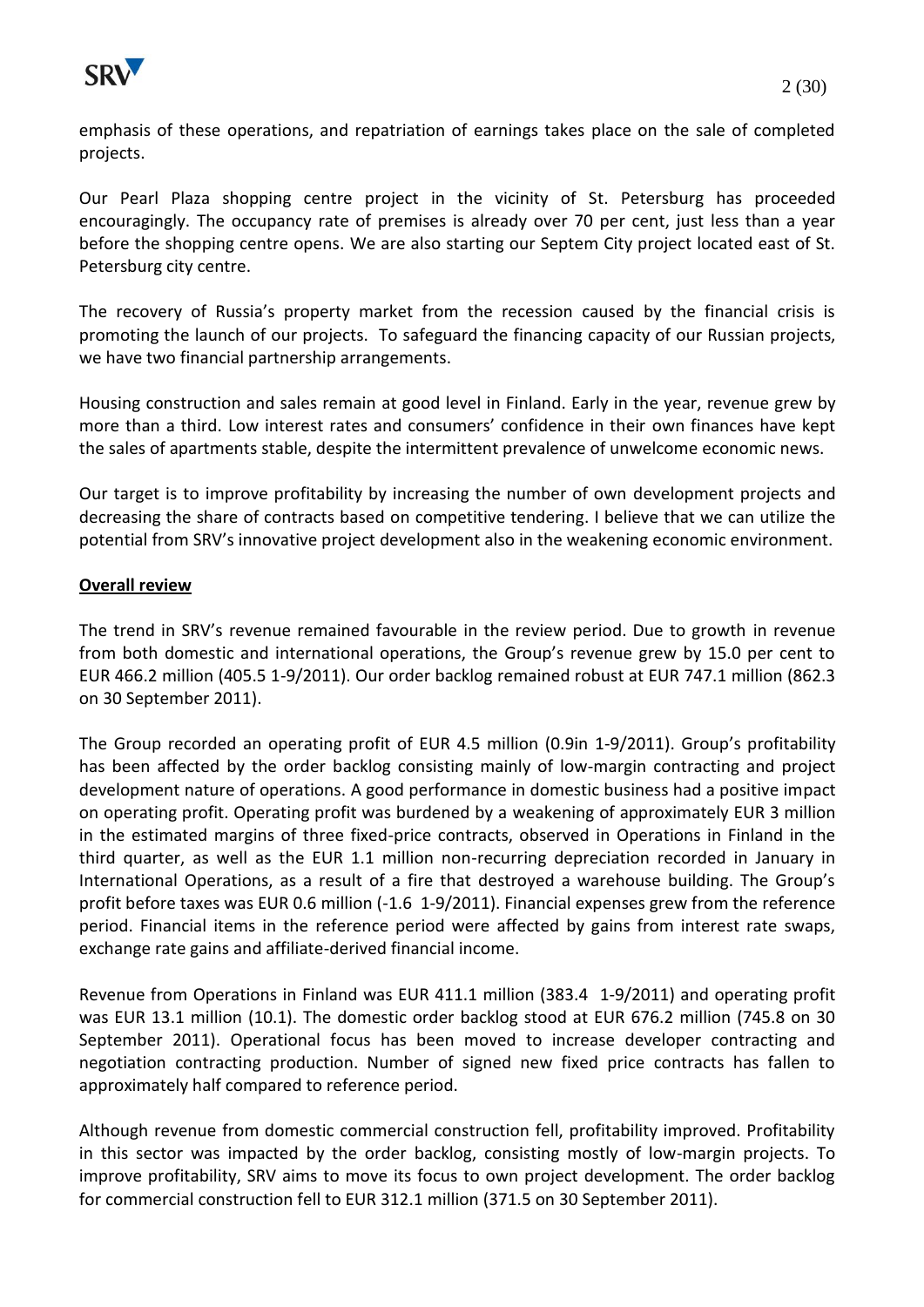

Revenue for domestic housing construction grew and profitability improved. SRV's total housing sales volume was healthy, with sales consisting of a total of 538 housing units (551 in 1-9/2011), 337 (382) of which were developer-contracted housing units and 201 (169) units sold to investors under negotiated contracts. SRV has become a major rental and owner-occupied housing constructor in its operating areas. SRV's ongoing housing construction amounted to 2,126 housing units (2,504 on 30 September 2011), 81 per cent of housing units under construction have been sold, and 72 per cent of production consists of rental and right-of-occupancy units. SRV has 605 developercontracted housing units under construction. Based on advance marketing, the decision has been made to initiate the construction of 113 additional housing units. The order backlog for housing construction came to EUR 364.2 million (374.2).

Revenue from International Operations grew to EUR 55.1 million (21.4). Construction of the Pearl Plaza shopping centre, 50%-owned by SRV, generated most of the revenue. Due to the project development nature of this business, its result remained in the red. SRV aims to tap into the market potential in Russia through developer-contracted property development projects, financed with the support of the Russia Invest investment company and the investment potential of the VTB and Ashmore property funds.

The Group's third-quarter revenue was EUR 155.8 million (136.3) and operating loss was EUR -0.4 million (0.2). Volume growth in both Finnish and international operations contributed to revenue growth. The decline in operating profit could be attributed especially to the decrease of approximately EUR 3 million in the estimated margins of three fixed-price contracts in Finnish operations.

SRV's own project development operations are paving the way for increasing operating volumes in Finland. These projects require long-term development work and are being carried out over the course of several years. Many of SRV's projects are so-called landmark projects – innovative new solutions for the needs of sustainable regional construction. Such projects include, for example, the Keilaniemi Towers housing project, the development project for the vicinity of the Niittykumpu metro station in Espoo, and the Kalasatama development project in Helsinki.

| Group key figures                        | $1 - 9/$ | $1 - 9/$ | change,     | change, | $7-9/$  | $7-9/$  | $1 - 12/$ |
|------------------------------------------|----------|----------|-------------|---------|---------|---------|-----------|
| (IFRS, EUR million)                      | 2012     | 2011     | <b>MEUR</b> | %       | 2012    | 2011    | 2011      |
| Revenue                                  | 466.2    | 405.5    | 60.7        | 15.0    | 155.8   | 136.3   | 672.2     |
| Operating profit                         | 4.5      | 0.9      | 3.6         | 397.7   | $-0.4$  | 0.2     | 14.1      |
| Financial income and expenses,           |          |          |             |         |         |         |           |
| total                                    | $-3.9$   | $-2.5$   | $-1.4$      |         | $-1.8$  | $-1.7$  | $-3.3$    |
| Profit before taxes                      | 0.6      | $-1.6$   | 2.2         |         | $-2.1$  | $-1.5$  | 10.8      |
| Order backlog                            | 747.1    | 862.3    | $-115.2$    | $-13.4$ |         |         | 810.8     |
| New agreements                           | 346.5    | 615.4    | $-268.9$    | $-43.7$ | 138.5   | 304.6   | 811.6     |
| Operating profit, %                      | 1.0      | 0.2      |             |         | $-0.2$  | 0.2     | 2.1       |
| Net profit, %                            | $-0.1$   | $-0.7$   |             |         | $-1.0$  | $-1.4$  | 0.8       |
| Equity ratio, %                          | 28.5     | 30.9     |             |         |         |         | 31.0      |
| Net interest bearing debt                | 311.3    | 269.5    |             |         |         |         | 271.8     |
| Gearing, %                               | 187.7    | 167.3    |             |         |         |         | 160.2     |
| Return on investment, $\%$ <sup>1)</sup> | 1.8      | 1.4      |             |         |         |         | 4.5       |
| Return on equity, $\%$ <sup>1)</sup>     | $-0.4$   | $-2.4$   |             |         |         |         | 3.3       |
| Earnings per share, EUR                  | $-0.01$  | $-0.07$  |             |         | $-0.04$ | $-0.06$ | 0.17      |
| Equity per share, EUR                    | 4.58     | 4.44     |             |         |         |         | 4.68      |
| Weighted average number of               | 35.5     | 34.9     |             | 1.8     |         |         | 35.0      |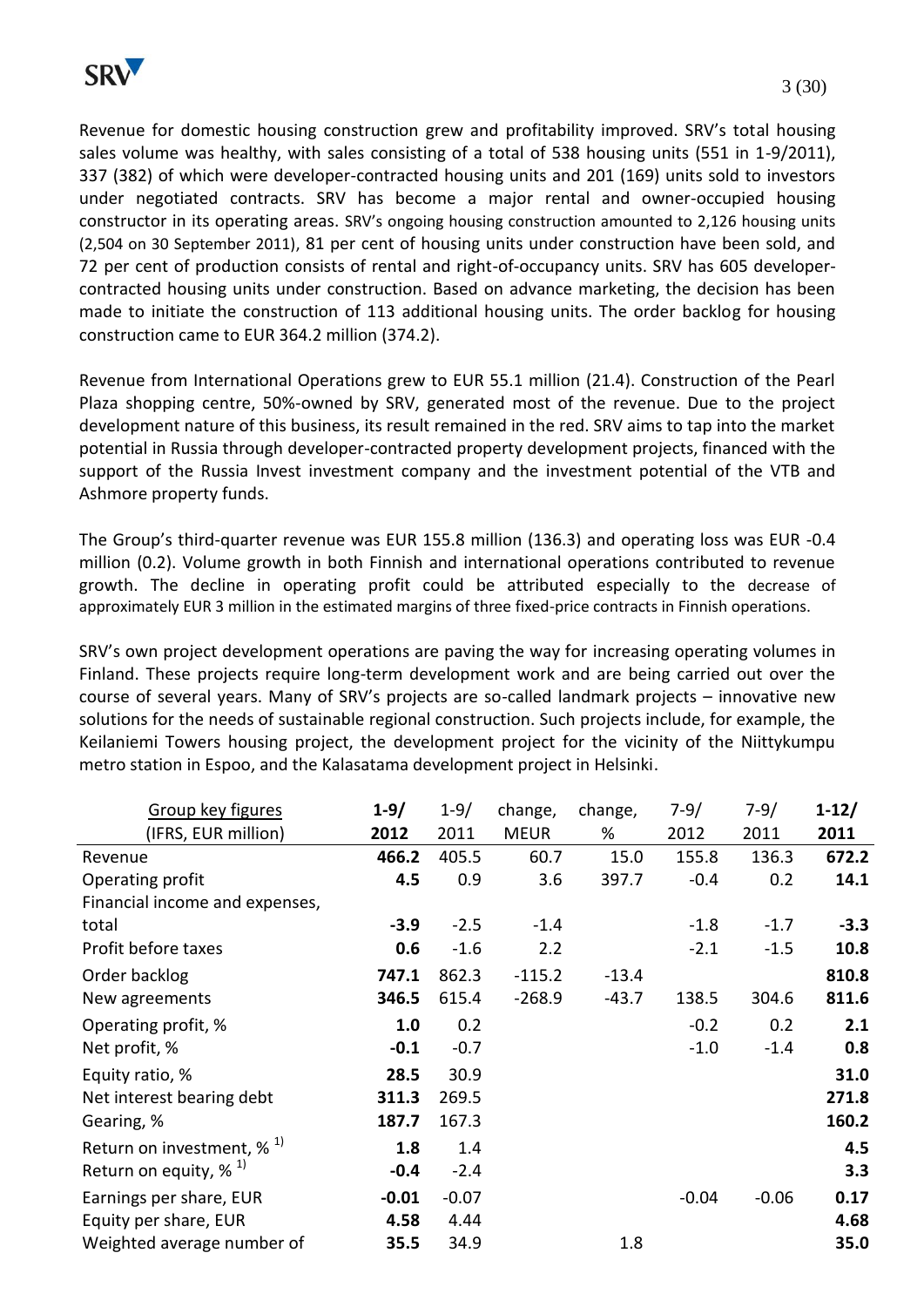

# shares outstanding, million shares

1) In calculating the key ratio only the profit for the period has been annualised

# **Key figures for the Segments**

| Revenue                                | $1 - 9/$ | $1 - 9/$ | change,     | change,     | $7 - 9/$ | $7 - 9/$  | $1 - 12/$ |
|----------------------------------------|----------|----------|-------------|-------------|----------|-----------|-----------|
| (EUR million)                          | 2012     | 2011     | <b>MEUR</b> | %           | 2012     | 2011      | 2011      |
| Domestic operations                    | 411.1    | 383.4    | 27.7        | 7.2         | 139.7    | 128.3     | 632.3     |
| International operations               | 55.1     | 21.4     | 33.6        | 156.8       | 16.1     | 7.8       | 39.0      |
| <b>Other Operations</b>                | 11.0     | 9.4      | 1.6         | 16.8        | 3.6      | 3.1       | 12.7      |
| Eliminations                           | $-11.0$  | $-8.8$   | $-2.2$      |             | $-3.6$   | $-2.9$    | $-11.8$   |
| Group, total                           | 466.2    | 405.5    | 60.7        | 15.0        | 155.8    | 136.3     | 672.2     |
|                                        |          |          |             |             |          |           |           |
| <b>Operating profit</b>                | $1 - 9/$ | $1 - 9/$ | change,     | change,     | $7-9/$   | $7-9/$    | $1-12/$   |
| (EUR million)                          | 2012     | 2011     | <b>MEUR</b> | $\%$        | 2012     | 2011      | 2011      |
| Domestic operations                    | 13.1     | 10.1     | 3.1         | 30.4        | 1.9      | 2.4       | 27.9      |
| International operations               | $-5.6$   | $-5.7$   | 0.1         |             | $-1.1$   | $-1.4$    | $-8.3$    |
| <b>Other Operations</b>                | $-3.0$   | $-3.5$   | 0.4         |             | $-1.1$   | $-0.8$    | $-5.5$    |
| Eliminations                           | 0.0      | 0.0      | 0.0         |             | 0.0      | 0.0       | 0.0       |
| Group, total                           | 4.5      | 0.9      | 3.6         | 397.7       | $-0.4$   | 0.2       | 14.1      |
|                                        |          |          |             |             |          |           |           |
| <b>Operating profit</b>                |          |          |             |             |          |           |           |
| (%)                                    | 1-9/2012 |          | $1-9/2011$  | 7-9/2012    | 7-9/2011 | 1-12/2011 |           |
| Domestic operations                    |          | 3.2      | 2.6         | 1.3         | 1.9      |           | 4.4       |
| International operations               |          | $-10.2$  | $-26.6$     | $-7.0$      | $-18.1$  |           | $-21.3$   |
| Group, total                           |          | 1.0      | 0.2         | $-0.2$      | 0.2      |           | 2.1       |
|                                        |          |          |             |             |          |           |           |
|                                        |          |          |             |             |          |           |           |
| <b>Order backlog</b>                   |          |          |             | change,     | change   |           |           |
| (EUR million)                          | 30.9.12  |          | 30.9.11     | <b>MEUR</b> | %        | 31.12.11  |           |
| Domestic operations                    | 676.2    |          | 745.8       | $-69.5$     | $-9.3$   |           | 711.2     |
| International operations               |          | 70.9     | 116.5       | $-45.6$     | $-39.2$  |           | 99.6      |
| Group, total                           | 747.1    |          | 862.3       | $-115.2$    | $-13.4$  |           | 810.8     |
| - sold order backlog                   |          | 517      | 710         | $-192$      | $-27.1$  |           | 596       |
| - unsold order backlog                 |          | 230      | 153         | 77          | 50.6     |           | 215       |
|                                        |          |          |             |             |          |           |           |
| <b>Earnings trends of the Segments</b> |          |          |             |             |          |           |           |
|                                        |          |          |             |             |          |           |           |
| <b>Domestic operations</b>             | $1 - 9/$ | $1 - 9/$ | change,     | change,     | $7-9/$   | $7-9/$    | $1-12/$   |
| (EUR million)                          | 2012     | 2011     | <b>MEUR</b> | %           | 2012     | 2011      | 2011      |
| <b>Revenue</b>                         | 411.1    | 383.4    | 27.7        | 7.2         | 139.7    | 128.3     | 632.3     |
| - business construction                | 221.8    | 243.7    | $-21.9$     | $-9.0$      | 78.9     | 82.0      | 379.6     |
| - housing construction                 | 189.3    | 139.8    | 49.5        | 35.4        | 60.7     | 46.3      | 252.8     |
| <b>Operating profit</b>                | 13.1     | 10.1     | 3.1         | 30.4        | 1.9      | 2.4       | 27.9      |
| <b>Operating profit, %</b>             | 3.2      | 2.6      |             |             | 1.3      | 1.9       | 4.4       |
| <b>Order backlog</b>                   | 676.2    | 745.8    | $-69.5$     | $-9.3$      |          |           | 711.2     |
| - business construction                | 312.1    | 371.5    | $-59.5$     | $-16.0$     |          |           | 362.2     |
| - housing construction                 | 364.2    | 374.2    | $-10.1$     | $-2.7$      |          |           | 349.0     |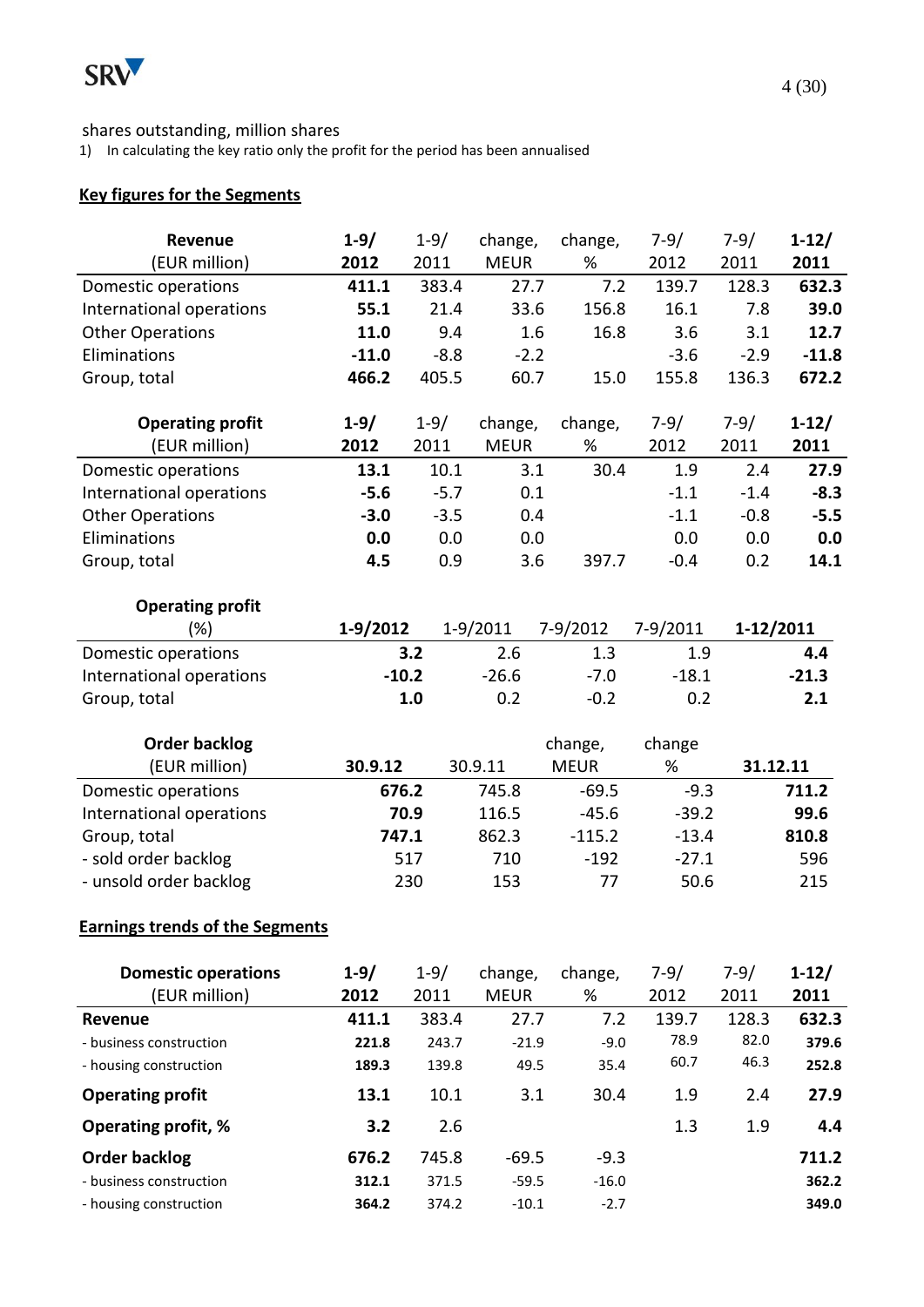

The Operations in Finland business area consists of SRV's construction projects and property development in Finland. Operations in Finland are divided into housing construction and commercial construction, which comprises retail, office, logistics, earthworks and rock construction operations.

Revenue for Operations in Finland amounted to EUR 411.1 million (383.4 1-9/2011), and accounted for 88 per cent of the Group's revenue (95%). Operating profit was EUR 13.1 million (10.1), generating an operating profit margin of 3.2 per cent (2.6%). Operating profit in the reference period was affected by the weak profitability of commercial construction, caused by the high proportion of contracting projects in the order backlog, as well as decline of profit margins and rise of construction costs. The order backlog stood at EUR 676.2 million (745.8 on 30 September 2011).

Third-quarter revenue amounted to EUR 139.7 million (128.3 7-9/2011) and operating profit was EUR 1.9 million (2.4). The decrease in estimated profit margins in a few contracts had a negative impact on profit performance. A total of 170 housing units (171) were sold to consumers and investors in the third quarter.

# **Commercial construction**

Revenue for commercial construction was EUR 221.8 million (243.7 in 1-9/ 2011). The order backlog stood at EUR 312.1 million (371.5 on 30 September 2011). Competition for new contracts remained tough.

During the review period, SRV completed the Kaisa Building for the University of Helsinki Property Services, under a project management contract. The building will house the University's City Centre Campus Library. In Vantaa, the renovation of the city hall was completed, as well as the Pessi day care centre. Other projects completed during the review period included a new building for the Jyväskylä Hospital School, commissioned by Jyväskylän Tilapalvelut Oy, the basic renovation of the Viikki laboratory building commissioned by the University of Helsinki, the new Paavola Bridge in Lohja, the 35,000-square metre Willa shopping centre in Hyvinkää, the VW-Center in Turku, the Starkki hardware store at the Skanssi retail district in Turku, and the medicine storage facility commissioned by the Turku University Hospital.

Of SRV's commercial development projects, the STC Tuupakka logistics centre constructed for the Tapiola General Mutual Insurance Company, the S-market grocery store in Juvankartano, Espoo, owned by Pohjola Insurance Ltd, and storage facilities for the Finnish National Opera in Nurmijärvi were completed. The project involving the construction of STC Tahkotie for Pohjola Insurance Ltd has progressed faster than planned and will be completed in the final quarter of this year.

During the review period, new contracts worth EUR 129.5 million were signed with external clients. SRV concluded a contract with Kesko to renovate the Ruoholahti shopping centre in Helsinki, and to renovate and expand the Merituuli shopping centre in Espoo. Contracts signed with Sponda cover the expansion of the renovation project of the Kaivokatu tunnel in central Helsinki. A parish hall will be renovated in Oulu City centre, a health centre in Laukaa, and the parking garage at the Jorvi Hospital in Espoo will be expanded. In addition, SRV will build business premises for Autofenno Oy in Turku.

An agreement was signed in the third quarter on the construction of a high-rise hotel building next to the railway station in central Tampere. The hotel will have 27 floors and 300 guest rooms. The client in this project is mutual pension company Pension Fennia, and the hotel will be operated by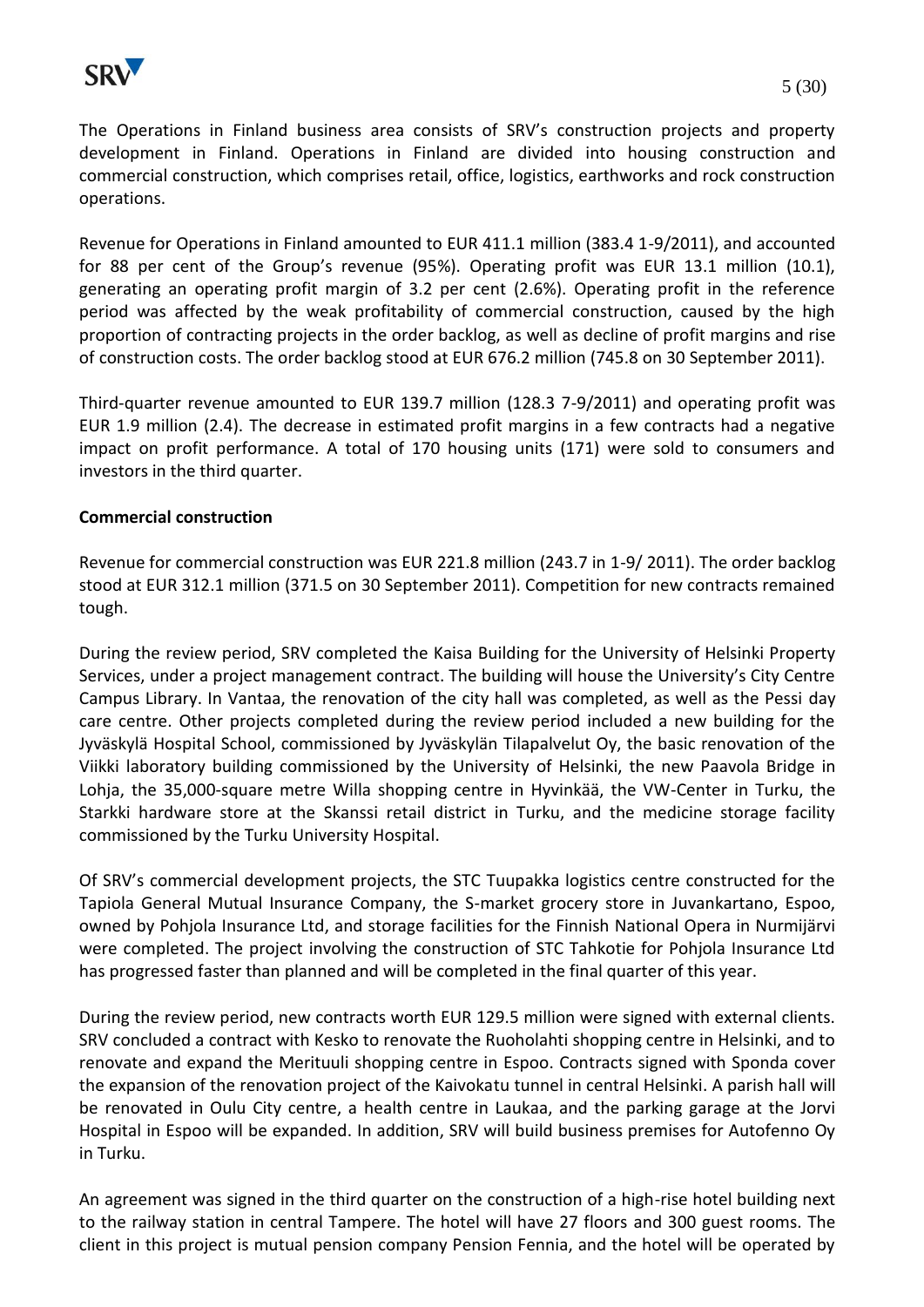

Sokotel Oy, a subsidiary of the SOK group. Another agreement signed in the third quarter covered the renovation of the Stockmann department store premises at the Itis shopping centre in Helsinki. This contract is an extension to other renovation projects SRV launched at the shopping centre in autumn 2011.

Due to an appeal regarding the city plan for the Kalasatama block in the Sörnäinen district in Helsinki, SRV decided to adjust the timetable for construction work on the site, in order to reduce the amount of capital tied up in the project. Project planning and commercialisation work will continue as scheduled. In Perkkaa, Espoo, SRV is implementing a developer-contracted project for business premises that will be completed in 2012–2013, consisting of three office buildings with a total floor area of 20,000 square metres. The head offices of Siemens Osakeyhtiö and SRV will be constructed at this site. The first phase of the project will be completed in August 2012, and the next two stages in late summer 2013.

# **Housing construction**

Revenue for housing construction came to EUR 189.3 million (139.8 in 1-9/ 2011). The order backlog stood at EUR 364.2 million (374.2 on 30 September 2011). At the end of the review period, SRV had a total of 2,126 units (2,504) under construction. In addition, SRV is renovating 300 housing units in Helsinki. Of the housing units under construction, 81 per cent were contracted housing units or own sold production.

During the review period, SRV completed the Vanhalinna property consisting of 309 rental housing units for the Tapiola Group in Helsinki's Itäkeskus district. Other completed projects in the Greater Helsinki area included the 66 units built for VVO on Agronominkatu street in Helsinki, 58 units built for Asokodit on Klariksentie in Espoo, 62 units built in conjunction with the assisted-living facility in Kauklahti, and 86 units built for Tarveasunnot in Saunalahti. In Pirkanmaa, SRV completed a total of 73 units for YH in Kangasala and Ylöjärvi.

During the review period, housing construction contracts worth EUR 111.6 million were signed with external clients. A total of 564 housing units will be completed at these sites. A residential block featuring 133 units, both owner-occupied and rental, will be built for Sato in the Kalasatama district of Helsinki. A project agreement for 56 housing units in Maununkatu, Nokia, and for 42 units in Sorakuopankatu, Tampere, was concluded with YH-Länsi. In addition, a 58-unit apartment building will be built for VVO in Suurpelto, Espoo.

SRV will construct 26 housing units in Vanttila, Espoo, and 35 units in Länsi-Toppila, Oulu, for Tarveasunnot. The apartment building to be constructed in Oulu is SRV's first project in the new Satamaranta residential area, where the company holds building rights for a total of approximately 70,000 square metres of floor area. Three projects, featuring a total of 144 housing units, to be built on SRV's own lots, were sold to IceCapital. The properties are located at Tikkurila and Viertola in Vantaa, and in Kannelmäki, Helsinki. SRV entered into an alliance with the University of Helsinki to construct a property on Vuolukiventie in Helsinki that will feature 26 new housing units and 300 refurbished units.

During the period, SRV launched the construction of 320 developer contracting housing units that will be sold to consumers within the framework of the RS system. These consist of the 65-unit Emmy in Etu-Töölö, Helsinki, the 51-unit Kesäheila in Vallila, Helsinki, and the 60-unit Artesaani in Matinkylä, Espoo, in the immediate vicinity of the Iso Omena shopping centre and the future subway station. Projects launched in Tampere included the Neitoperhonen terraced house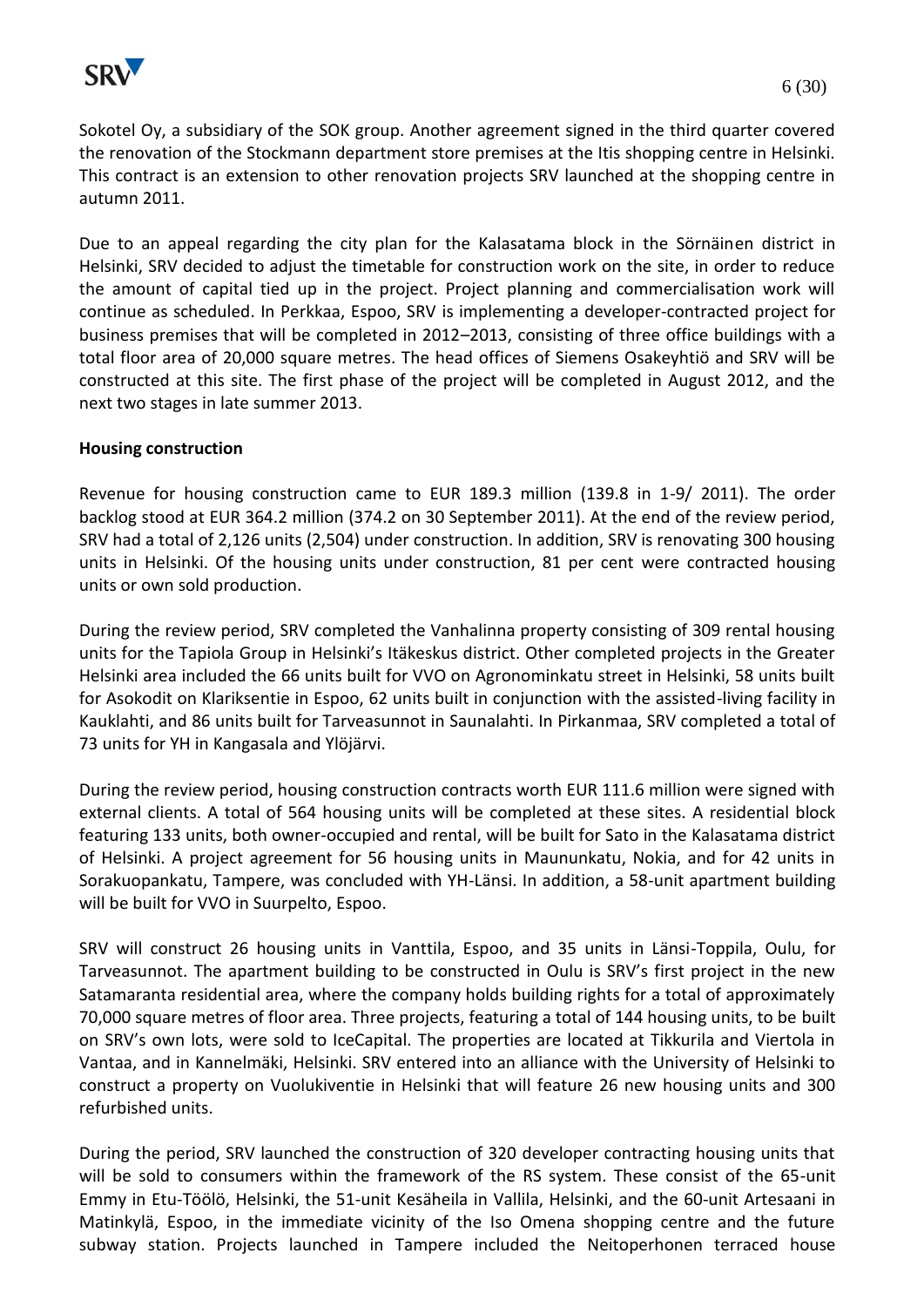featuring 26 housing units along the Lake Pyhäjärvi shoreline in Pohtola, and the 26-unit Herttua apartment building in Rahola. In addition, a 39-unit Pähkinäpolku apartment building will be built in Pirkkala, a 29-unit Lahden Tyyni building in Lahti, and a 24-unit Kantele building in Kaarina. In addition to the projects launched during the review period, SRV has decided to initiate developercontracted projects for a total of 113 housing units, 18 of which will be built in Helsinki, 35 in Espoo, 25 in Jyväskylä, and 35 in Oulu.

In total, 337 (382) of the developer-contracted housing units within the scope of the RS system were sold during the review period. An additional 201 (169) units were sold to investors under negotiation contracts. At the end of the period, 605 (811) housing units for the consumer market were under construction; of these, 400 (383) had not yet been sold. The number of completed but unsold residential units was 100 (43). A total of 337 (182) developer-contracted residential units were completed during the review period. The number of completed units in the Greater Helsinki area was 157, in Pirkanmaa 122, in Saarijärvi 26 and in Kaarina 32. Based on the current schedules SRV estimates that a total of 451 developer-contracted residential units will be completed in 2012, and 114 during the final quarter.

| <b>Housing production in Finland</b>    | $1 - 9/$ | $1 - 9/$ | change,     | change, | $7 - 9/$ | $1 - 12/$ |
|-----------------------------------------|----------|----------|-------------|---------|----------|-----------|
|                                         | 2012     | 2011     | <b>MEUR</b> | %       | 2012     | 2011      |
| Developer contracting                   |          |          |             |         |          |           |
| Start-ups                               | 320      | 388      | $-68$       | 125     | 61       | 579       |
| Sold                                    | 337      | 382      | $-45$       | 85      | 92       | 482       |
| Completed                               | 337      | 182      | 155         | 116     | 74       | 533       |
| Completed and unsold                    | 100      | 43       | 57          |         |          | 90        |
| Under construction, total <sup>1)</sup> | 2 1 2 6  | 2 5 0 4  | $-378$      |         |          | 2 1 9 7   |
| - negotiation and construction          |          |          |             |         |          |           |
| contracts $^{1)}$                       | 1521     | 1693     | $-172$      |         |          | 1575      |
| - developer contracting $1$ )           | 605      | 811      | $-206$      |         |          | 622       |
| - of which sold $1$                     | 205      | 428      | $-223$      |         |          | 195       |
| - of which unsold <sup>1)</sup>         | 400      | 383      | 17          |         |          | 427       |
| 1) at the end of the period             |          |          |             |         |          |           |

The order backlog for housing construction came to EUR 364.2 million (374.2 9/2011), with contracts and negotiated contracts accounting for EUR 153 million (164). Of the housing production order backlog, EUR 205 million (262) was sold. The completed but unsold order backlog was EUR 26 million (18). The developer-contracted unsold order backlog under construction amounted to EUR 133 million (95).

| Order backlog, housing construction in<br><b>Finland (EUR million)</b> | 30.9.12 | 30.9.11 | change,<br><b>MEUR</b> | 31.12.11 |
|------------------------------------------------------------------------|---------|---------|------------------------|----------|
| Negotiation and construction contracts                                 | 153     | 164     | $-11$                  | 160      |
| Under construction, sold developer contracting                         | 52      | 98      | -46                    | 49       |
| Under construction, unsold developer                                   |         |         |                        |          |
| contracting                                                            | 133     | 95      | 39                     | 115      |
| Completed and unsold developer contracting                             | 26      | 18      | 8                      | 26       |
| Total                                                                  | 364     | 374     | -10                    | 349      |

SRV and Stora Enso, in cooperation with the City of Helsinki, have organised an architectural design competition for Wood City, a project that will be constructed in the Jätkäsaari district in Helsinki.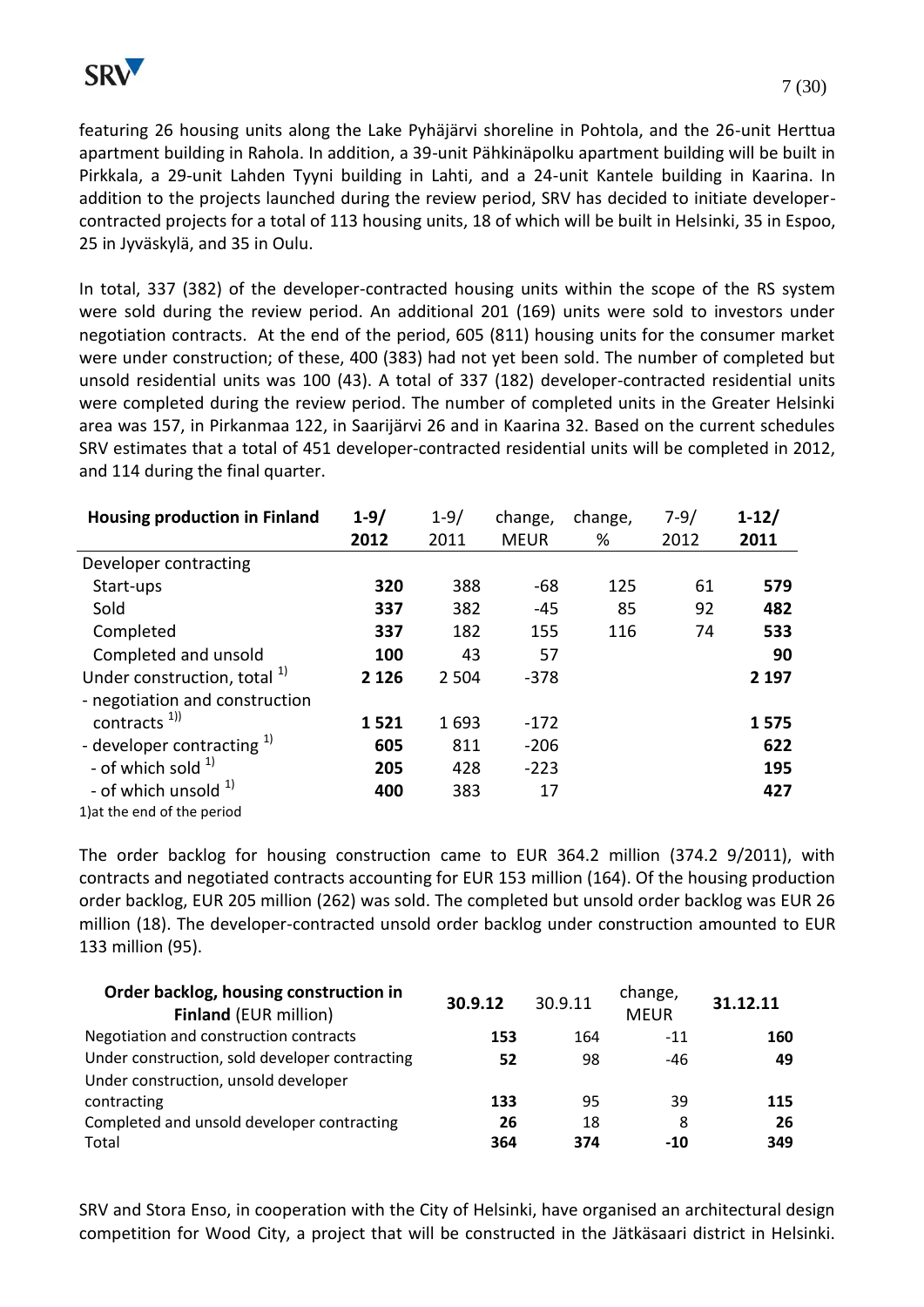

The goal of the project is to create a world-class urban quarter that represents cutting-edge Finnish wood construction technology. Competition proposals are currently being reviewed, and the results will be announced by the end of 2012.

SRV continued to participate in the RYM PRE research programme work package, led by Senate Properties, which will continue until the end of 2013. The objective of the programme is to create a business model and operational culture that utilise information modelling and support sustainable development for the built environment. SRV's research project deals with developing a general information model process that supports the progress of construction projects through modelling and facilitates optimal cooperation.

SRV was the developer in the Derby Business Park, which won the title of the best Finnish building information modelling project in the Tekla BIM Awards competition. Information modelling was particularly used in the structural and building unit engineering, and in site production control. Other key priority areas included energy efficiency and environmental care. Representing energy efficiency class A, the Derby Business Park is applying for the LEED Gold Certification. Three office buildings will be constructed to the site. First phase completed in August features SRV's headquarters. Second phase will be completed in August 2013 and it will, among others, house the head office of Siemens Osakeyhtiö. 77% of premises has already been rented. SRV estimates, that annual rent income for 100% rented project will be approximately EUR 4.1 million.

SRV is also a participant in two projects conducted as part of the Aalto University's Energizing Urban Ecosystems (EUE) programme, which seeks to identify operating models and solutions to the challenges and opportunities involved in urbanisation.

After the close of the review period, SRV joined the Nordic Built Charter initiative, which is a Nordic trade and industry policy programme aiming at green growth. The programme is running from 2012 to 2014 and it is funded by the Nordic Council of Ministers and Nordic Innovation. The programme involves defining the key challenges experienced in the Nordic construction sector, arranging an innovation competition involving the renovation of five pre-selected sites, and introducing the new concepts developed during the programme.

| <b>International Operations</b> | $1 - 9/$ | $1 - 9/$ | change,     | change, | $7-9/$ | $7-9/$  | $1-12/$ |
|---------------------------------|----------|----------|-------------|---------|--------|---------|---------|
| (EUR million)                   | 2012     | 2011     | <b>MEUR</b> | %       | 2012   | 2011    | 2011    |
| Revenue                         | 55.1     | 21.4     | 33.6        | 156.8   | 16.1   | 7.8     | 39.0    |
| Operating profit                | $-5.6$   | $-5.7$   | 0.1         |         | $-1.1$ | $-1.4$  | $-8.3$  |
| Operating profit, %             | $-10.2$  | $-26.6$  |             |         | $-7.0$ | $-18.1$ | $-21.3$ |
| Order backlog                   | 70.9     | 116.5    | -45.6       | $-39.2$ |        |         | 99.6    |

International Operations comprise SRV's construction and property development business in Russia and the Baltic countries.

Revenue for International Operations amounted to EUR 55.1 million (21.4 1-9/2011), and it accounted for 12 per cent of the Group's revenue (5%). Construction of the OOO Pearl Plaza shopping centre generated most of the revenue. Operating loss was EUR -5.6 million (-5.7). Revenue grew thanks to the higher level of activity. Factors eroding operating profit included the project development nature of operations, the elimination of a proportion equivalent to SRV's ownership from the profit margin of the construction of the shopping centre, and the EUR 1.1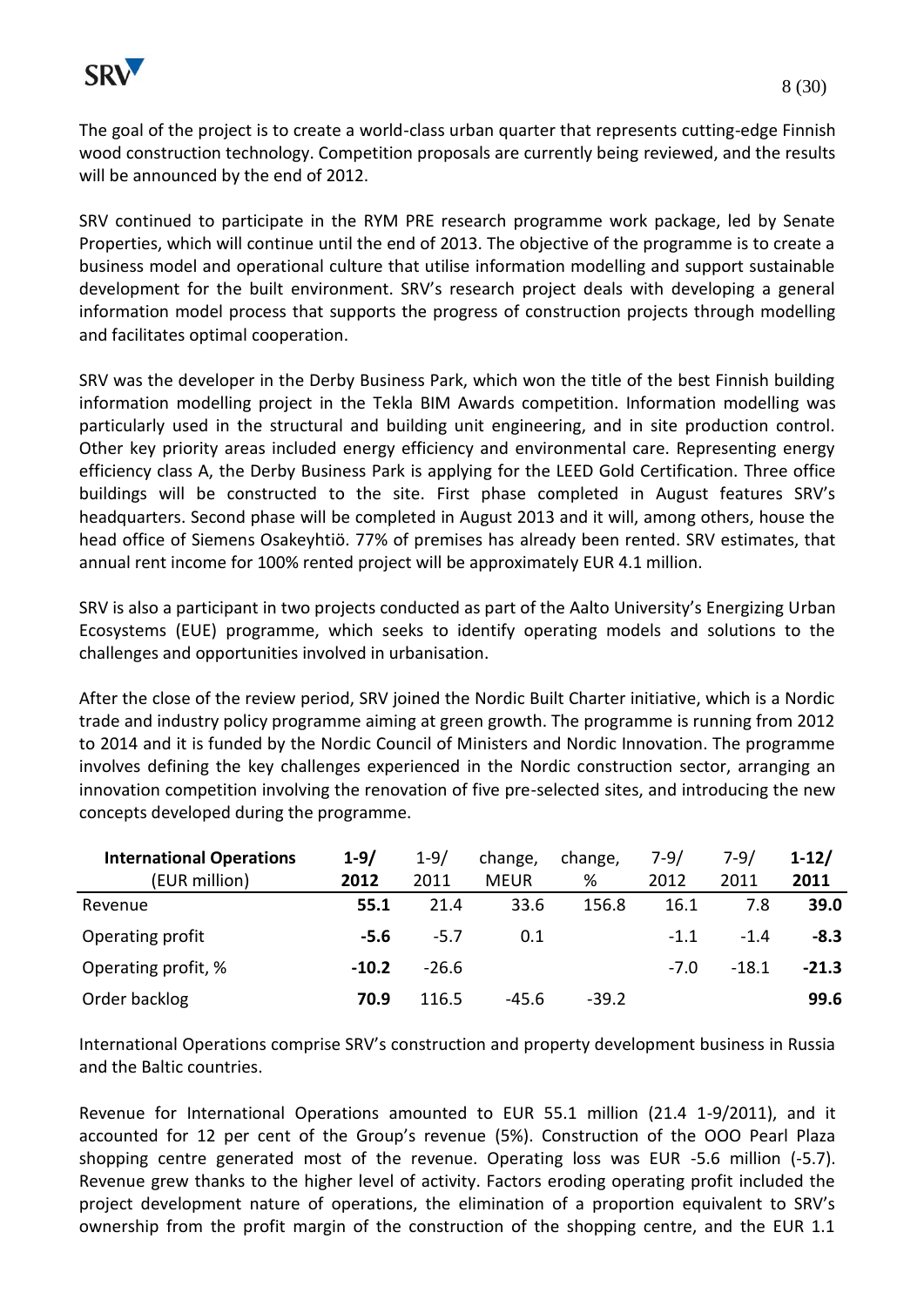

million non-recurring depreciation recorded for a warehouse destroyed in SRV's Septem City block in St. Petersburg. The order backlog was EUR 70.9 million (116.5 on 30 September 2011).

Third-quarter revenue amounted to EUR 16.1 million (7.8 7-9/2011) and operating loss amounted to EUR -1.1 million (-1.4). Revenue grew thanks to the higher level of activity. Financial performance is affected by the project development nature of operations and the elimination of a proportion equivalent to SRV's ownership from the profit margin of the construction of the shopping centre.

#### **Russia**

Investment analysis for the Russia Invest investment company, established in September 2011 by SRV, Ilmarinen, Sponda, Etera and Onvest, continued actively in Moscow and St. Petersburg. SRV is responsible for the project development of Russia Invest, and acts as the project management contractor for projects approved by the investment company. Shareholders have committed to investing a total of EUR 95.5 million, of which SRV's stake is EUR 26 million. The capital will be tied up when investments have been identified and investment decisions finalised. Development projects are otherwise financed with project-specific bank loans, which means the total investment might reach approximately EUR 300 million. The stakeholders' objective is to withdraw from developed projects within roughly three years after their completion.

Construction of the OOO Pearl Plaza shopping centre, owned jointly by SRV and the Shanghai Industrial Investment Company, is in full swing. Total investment in the project amounts to approximately EUR 140 million. SRV's ownership in the joint venture is 50 per cent, and SRV has invested roughly EUR 20 million in the project. In addition to investment from the owners, bank financing has been secured with a EUR 95 million financing agreement with a partner from China. The topping out ceremony was held in September, in conjunction with a press conference organised with the future tenants. In line with the project management contractor agreement, SRV is responsible for planning, constructing, developing and leasing out the site. The total value of SRV's projects at the site exceeds EUR 100 million. The site received a building permit at the end of September 2011. The shopping centre will be completed in 2013. The first anchor tenant agreement regarding the lease of 7,600 square metres of hypermarket space to Prisma was signed with SOK. Interest for site rentable premises has been strong, a testament to the strength of shopping centre market in St. Petersburg and the regional appeal of Pearl Plaza. 58% of the premises have already been rented and after succesful completion of ongoing last phase negotiations a total of 73% of premises will be reserved.SRV estimates that the annual rent income from a 100% leased out shopping centre will rise to approximately EUR 18.4 million.

In St. Petersburg, SRV continued to develop the major Septem City project, which comprises 8.5 hectares of land in the Ohta region. The plans for the area include a 140.000 m2 complex constructing a shopping centre, office and business premises, as well as premises for hotel, restaurant and entertainment services. This project will be implemented in several phases. In January, a fire at the site destroyed a building that had been used as a warehouse. The fire will not impact on the development of the site. The warehouse is located in the area included in the first phase, and demolition work on the warehouse was completed in the summer. Capital invested in the land area and site development amounts to EUR 63.2 million. Further investment in land acquisition by SRV is estimated at EUR 2.4 million. At the moment, SRV owns 87.5 per cent of the project. Based on the current plans, first phase will include a shopping centre "Okhta Mall" totalling 140.000 m2. SRV is finalizing the concept design for the project and is engaged in financing and investment negotiations in order to secure financing. Investent budjet for the project is approximately EUR 250 million and the start of construction works is targeted at next year. Search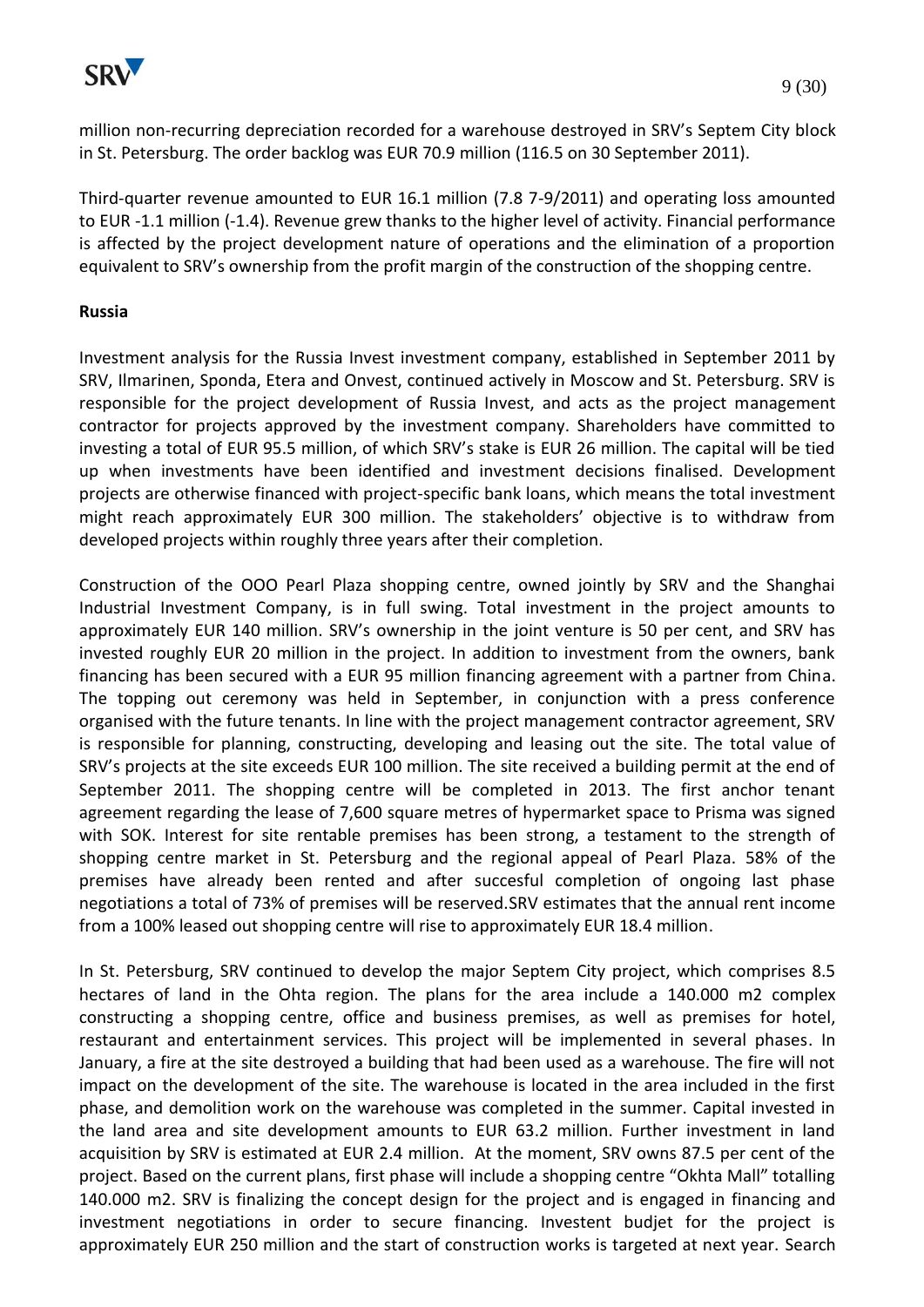

for anchor tenants has began and the interest of future tenants has been strong. Preliminary lease agreements have been signed for over 20% of leasable premises.

Analysis of the VTBC-Ashmore Real Estate Partners I investment sites in Moscow continued during the review period. The fund invests primarily in the construction of offices, commercial premises, hotels, and upscale housing in Moscow and St. Petersburg. SRV's share of the investment commitments in the first phase is EUR 20 million. The other investors involved in the fund are VTB Capital and Ashmore Group Plc ('Ashmore'), together with the funds they control, as well as the Finnish pension insurance companies Ilmarinen and Etera. VTB Capital and Ashmore are partners in the fund's General Partner company and also act as asset managers, taking care of investment identification and financing arrangement tasks. SRV acts both as an investor and project management contractor with respect to the fund. The fund's first investment was made in September 2011, when it acquired an office and logistics property in Moscow.

The current office space of the Etmia II office and parking garage project in downtown Moscow has been leased out in its entirety. During the first half of the year, part of the parking garage was converted into office premises which, together with the additional premises completed in the summer, have been fully leased out. Rental income in 2013 is estimated to total approximately EUR 4.2 million. SRV is a co-owner in the project with a 50 per cent stake, and also acted as the project management contractor. Project sales efforts are in progress, and the objective is to sell the project to investors during 2012.

Development of the St. Petersburg Eurograd logistics area has been temporarily discontinued due to the financing difficulties of the local partner. SRV has a 49 per cent ownership in the Russian company that owns a 24.9 hectare land area located north of St. Petersburg, in the immediate vicinity of the Ring Road. There are plans to build more than 100,000 square metres of logistics premises in several phases over the course of the next few years. The zoning of the area for logistics has been completed.

The financing of the Mytishi shopping centre project in the Moscow region has not advanced, and the feasibility of alternative concepts is being studied. The majority owner of the project is the Finnish real-estate investment company Vicus, with a 75 per cent stake. SRV owns 25 per cent of the shopping centre project and its total investments amount to EUR 7.5 million.

The renovation of the Aeroport hotel at Moscow's Sheremetyevo airport was completed during the period, as were the renovation works of the Pulkovskaya hotel in St. Petersburg and the Pribaltiskaya hotel's Aquapark.

The second apartment building of SRV's Papula residential area project in Vyborg was completed during the period. 17 apartments were sold during the period, and 23 remained unsold at the period end. Two apartments have been reserved.

# **Baltic countries**

On 8 March 2012, an agreement was signed for the construction of a new bakery building for an Estonian subsidiary of the VAASAN Group. Construction at the site commenced immediately, and the plant will be completed in the spring of 2013. In connection with the contract, SRV sold the site's lot to VAASAN Baltic AS. The value of the construction project exceeds EUR 10 million. The number of unsold residential units in Estonia was 11 (15). In June, SRV decided to retire from the Latvian real estate market and to focus its Baltic operations on Estonia. The operations of the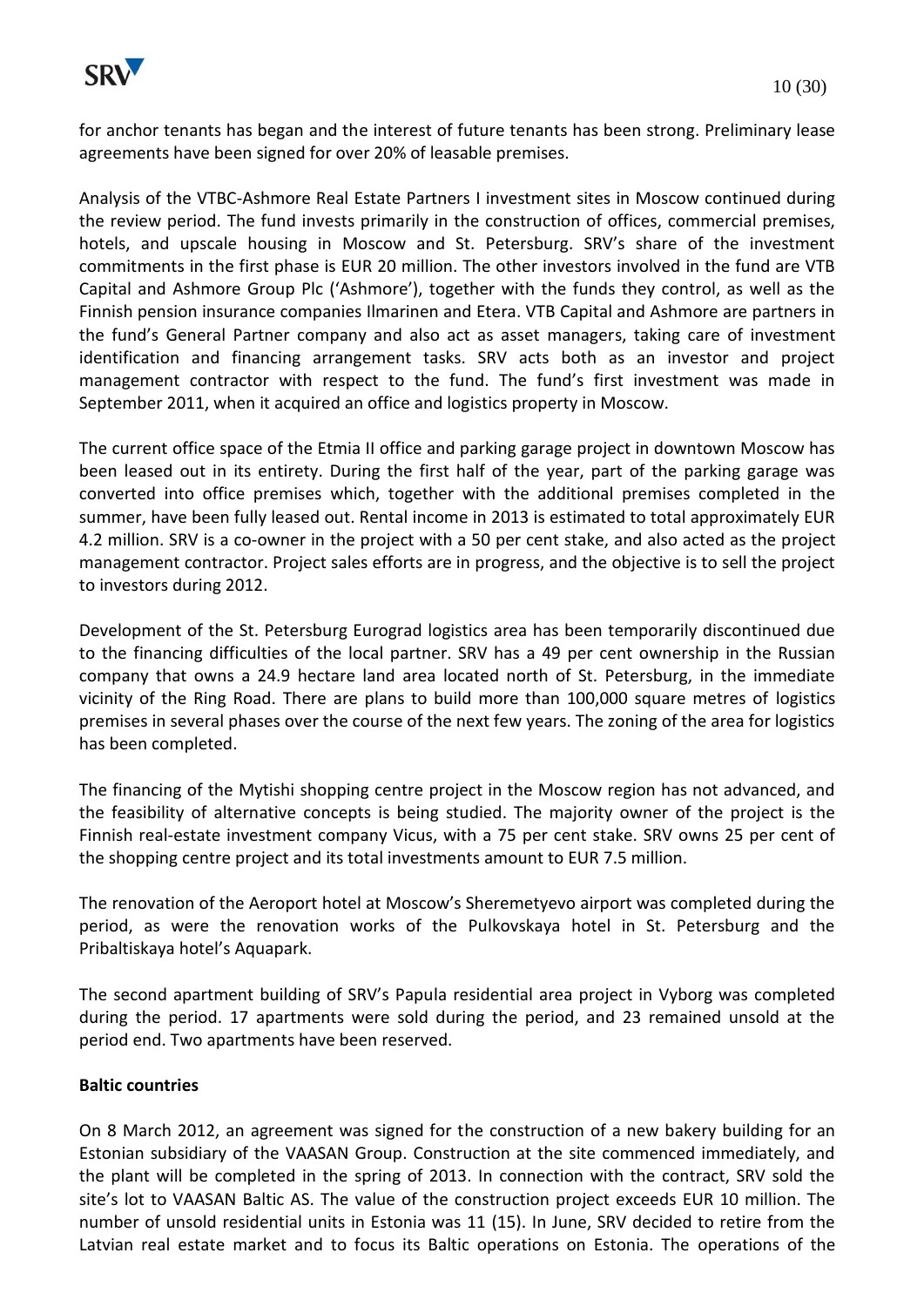

Latvian subsidiary have been terminated. Priit Sauk (M.Sc. Eng.) was appointed CEO of the Estonian subsidiaries effective as of 1 July 2012.

| <b>Other Operations</b><br>(EUR million) | $1 - 9/$<br>2012 | $1-9/$<br>2011 | change,<br><b>MEUR</b> | change,<br>% | 7-9/<br>2012 | 7-9/<br>2011 | $1 - 12/$<br>2011 |
|------------------------------------------|------------------|----------------|------------------------|--------------|--------------|--------------|-------------------|
| Revenue                                  | 11.0             | 9.4            | 1.6                    | 16.8         | 3.6          | 3.1          | 12.7              |
| Operating profit                         | $-3.0$           | $-3.5$         | 0.4                    |              | $-1.1$       | $-0.8$       | $-5.5$            |

Other Operations mainly consist of the operations of SRV Group Plc and SRV Kalusto Oy.

Revenue from Other Operations during the review period totalled EUR 11.0 million (9.4 in 1- 9/2011) and operating loss was EUR -3.0 million (-3.5). Revenue growth was driven by higher volume of operations. During the period, development costs expensed for SRV's projects amounted to EUR 2.0 million (3.4). Third-quarter revenue amounted to EUR 3.6 million (EUR 3.1 million 7- 9/2011) and operating loss came to EUR -1.1 million (-0.8).

# **Group project development**

The Trade and Competitiveness Division of the Espoo City Board extended the planning reservation granted to SRV, Mutual Pension Insurance Company Varma and Sato Corporation for the area adjacent to the Niittykumpu metro station until 30 June 2014. The objective is to submit the city plan for the first phase of the project to the City Planning Committee for approval in January 2013.

Kiinteistö Oy Perkkaantalo, a joint venture co-owned by SRV, Sato Corporation and Ilmarinen, is developing a new residential area in the Perkkaa district in Espoo. The plan is to build a total of 102,000 square metres of floor area on the site owned by the joint venture. The parties' objective is to have the City Planning Committee discuss the viewing of the proposed city plan for the project in 2012. Construction work is scheduled to begin in 2014.

SRV and Orion are developing a residential area on property owned by Orion in the Ylä-Mankkaa district in Espoo. Preparation of the proposed city plan is in progress, and the parties aim to submit the plan to the City Planning Committee for discussion in 2012. The total scope of the project is about 48,000 square metres of floor area. Residential construction work is scheduled to begin in 2014.

Vantaa City Council has approved the alteration of the city plan required for the Pressi Business Park and Pressi Logistics projects. The alteration permits more flexible project implementation and will improve transport connections in the region. The Pressi projects are located on land owned by SRV, near the Vantaankoski railway station on the new Ring Rail Line. The total scope of the projects is about 66,000 square metres of floor area.

The developer responsibilities for business premises in the Airut eco block to be constructed in Jätkäsaari were transferred from Sitra to SRV. SRV previously shared developer responsibility with VVO for the residential buildings to be constructed in the block. The Airut block design objectives include minimising the carbon footprint and ensuring that energy consumption in the buildings meets the principles of sustainable development.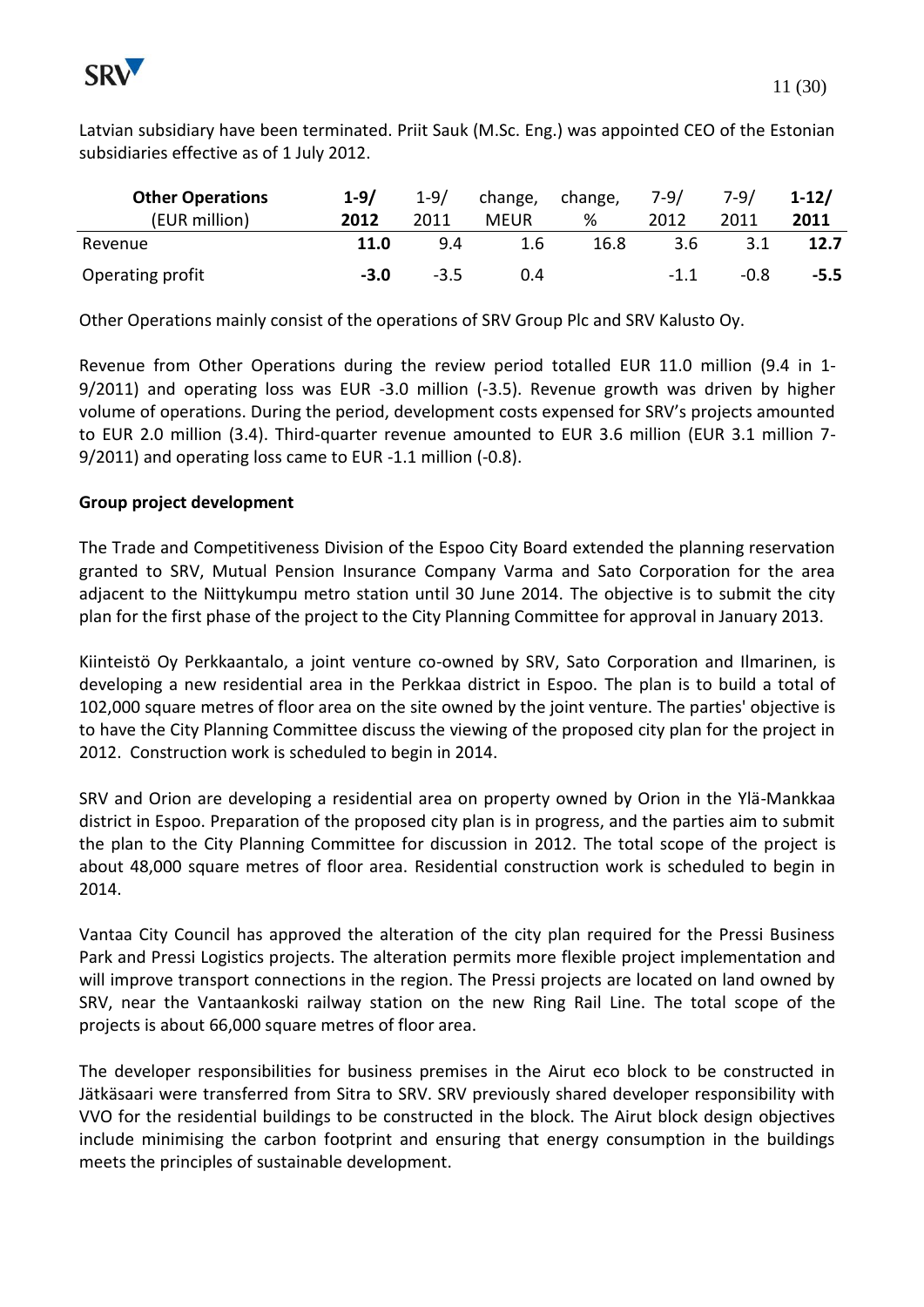

#### **Financing and financial position**

Net operational cash flow was EUR -33.5 million (-54.3 in 1-9/2011). The Group's inventories were EUR 401.8 million (389.0), the share of land areas and plot-owning companies being EUR 168.7 million (199.2). The Group's invested capital amounted to EUR 490.3 million (442.2).

In June, SRV signed a long-term binding EUR 100 million revolving credit facility with a Nordic banking consortium. The loan replaces a syndicated revolving credit facility signed in 2007. The maturity date of the new credit facility is 31 December 2015. The terms of the loan correspond to the terms of SRV's other loans, and the financial covenant of the loan is the equity ratio, which is also reported to banks for developer contracting projects as a ratio based on the percentage of completion. SRV's equity ratio based on percentage of completion was 30.1 per cent (on 30 September 2012).

At the end of the review period, the Group's financing reserves were EUR 102.3 million with the Group's cash assets amounting to EUR 13.2 million, and open-ended account limits and committed undrawn financing reserves to EUR 89.1 million.

Investments in SRV's developer-contracted housing and commercial construction projects in Finland, under construction and completed, total EUR 183.4 million. SRV estimates that the completion of these projects requires another EUR 86 million. Undrawn housing corporation loans and receivables for housing construction projects and undrawn commercial construction financing amounted to EUR 86 million. In addition, approximately EUR 26 million is tied up in the construction of infrastructure in the Kalasatama centre. Investments in completed international developercontracted projects amount to EUR 38.1 million, of which EUR 0.8 million relates to unsold residential projects in Estonia, EUR 1.5 million to unsold housing projects in Vyborg, and EUR 35.8 million to the Etmia office project.

Equity ratio was 28.5 per cent (30.9%). The change in the equity ratio and net liabilities can be attributed to the increase in inventories. The Group's shareholders' equity totalled EUR 165.9 million (161.1 on 30 September 2011). The Group's net interest-bearing liabilities were EUR 311.3 million (269.5). Net financing expenses were EUR -3.9 million (EUR -2.5 million). Return on investment was 1.8 per cent (1.4%) and return on equity -0.4 per cent (-2.4%).

#### **Investments**

The Group's investments totalled EUR 1.9 million (3.7), consisting mostly of investments in funds and the acquisition of machinery and equipment.

#### **Unbuilt land areas, land acquisition commitments and land development agreements**

| Land reserve<br>30.9.2012                                                                        | <b>Business</b><br>construction | <b>Housing</b><br>construction | International<br>operations | <b>Total</b> |
|--------------------------------------------------------------------------------------------------|---------------------------------|--------------------------------|-----------------------------|--------------|
| Unbuilt land areas and land acquisition commitments                                              |                                 |                                |                             |              |
| Building rights <sup>*</sup> , $m2$                                                              | 270 000                         | 310 000                        | 825 000                     | 1 405 000    |
| Land development                                                                                 |                                 |                                |                             |              |
| agreements                                                                                       |                                 |                                |                             |              |
| Building rights*, m <sup>2</sup>                                                                 | 678 000                         | 320 000                        | 152 000                     | 1 150 000    |
| * Building rights also include the estimated building rights/construction volume of unzoned land |                                 |                                |                             |              |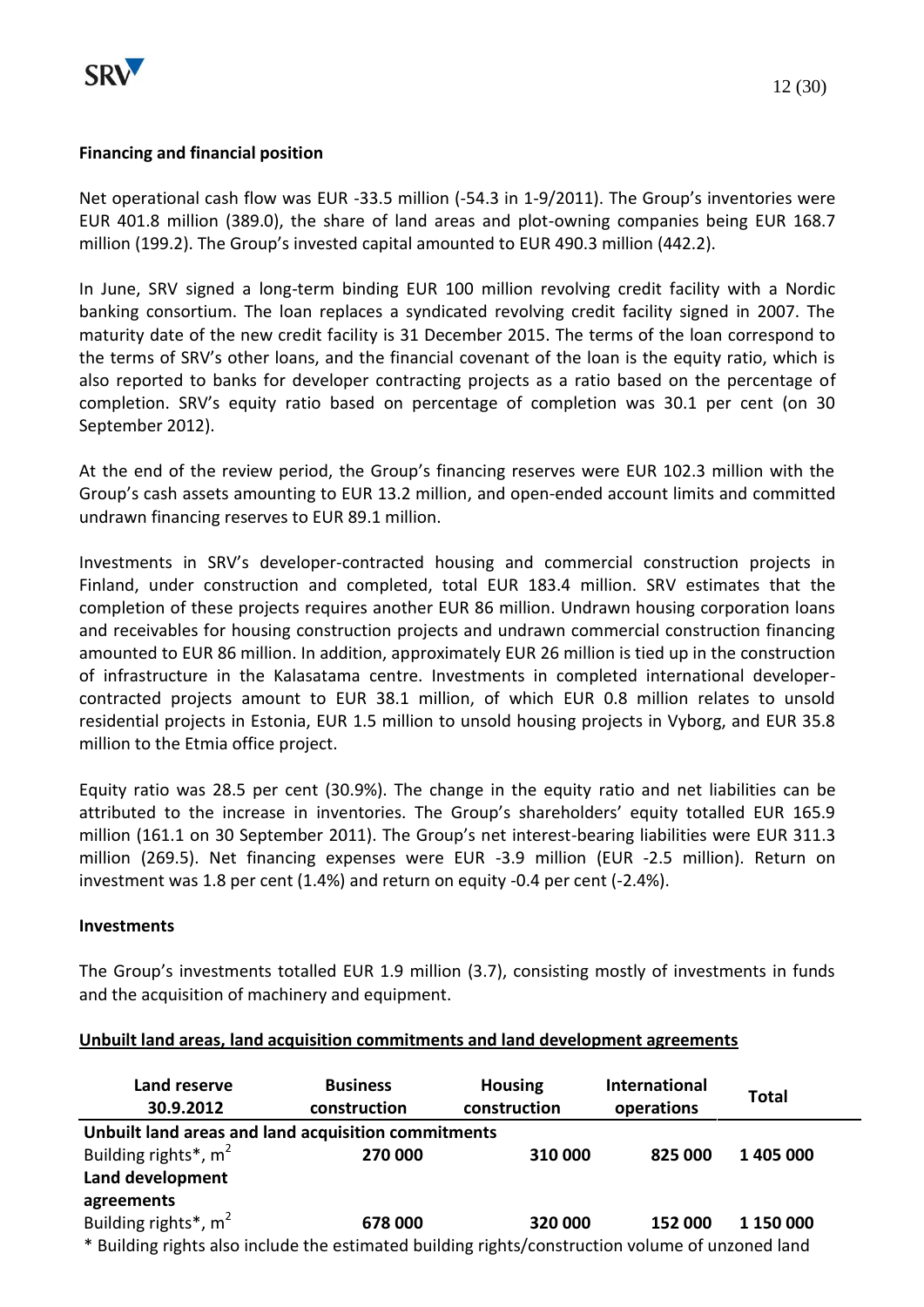

reserves and land areas covered by agreements in projects that are wholly or partly owned by SRV

#### **Group structure**

SRV is Finland's leading project management contractor that builds and develops commercial and business premises, residential units as well as infrastructure and logistics projects. Apart from Finland, the company operates in Russia and Estonia. SRV Group Plc, the Group's parent company, is responsible for the Group's management, treasury, finance and administrative functions. The Property Development and Building Systems units support and serve all of the Group's business operations.

SRV's business areas are Operations in Finland, International Operations, and Other Operations. The Operations in Finland business area consists of SRV's property development and construction operations in Finland. Operations in Finland are divided into housing construction and commercial construction, which comprises retail, office, logistics, earthworks and rock construction operations. International Operations comprise SRV's construction activities and property development business in Russia and the Baltic countries. Other Operations consist primarily of the SRV Group Plc and SRV Kalusto Oy's operations.

# **Personnel**

SRV had an average payroll of 1,000 (864) employees, of whom 729 (624) were salaried employees. The parent company had an average staff of 55 (45) salaried employees. At the close of the review period, the Group had 983 (914) employees, of whom 55 (44) were employed by the parent company. 179 (168) employees were employed by international subsidiaries. SRV's operations in Finland employed a total of 66 (51) summer trainees, students in work training and students working on their thesis or diploma.

SRV's human resources strategy is designed to secure the availability and high motivation of personnel, and to ensure continued competence and leadership development. The objective of the "One SRV" programme is to promote the competence of the leading industry experts, to improve internal cooperation and rewarding practices, to promote internal mobility and to deploy SRV's strategy. To prepare for future recruitment needs, SRV offered more summer jobs and traineeships to students and pursued the efforts started in autumn 2011 involving cooperation with educational institutes, particularly universities and universities of applied sciences, providing education related to the construction industry. SRV is also offering a larger number of construction industry students the opportunity to continue working for SRV part time as part of the SRV training programme.

| Personnel by business area | 30.9.2012 | 30.9.2011 | Share of Group<br>personnel,<br>30.9.2012, % |
|----------------------------|-----------|-----------|----------------------------------------------|
| Domestic operations        | 697       | 654       | 70.9                                         |
| International operations   | 188       | 178       | 19.1                                         |
| <b>Other Operations</b>    | 98        | 82        | 10.0                                         |
| Group, total               | 983       | 914       | 100.0                                        |

On 4 September 2011, the Board of Directors of SRV approved a new share-based incentive scheme for the Group's key personnel. The purpose of the scheme is to align the objectives of shareholders and key personnel in order to increase the company's value, and to enhance key personnel's commitment to the company. The scheme covers 28 key SRV personnel. Key indicators in the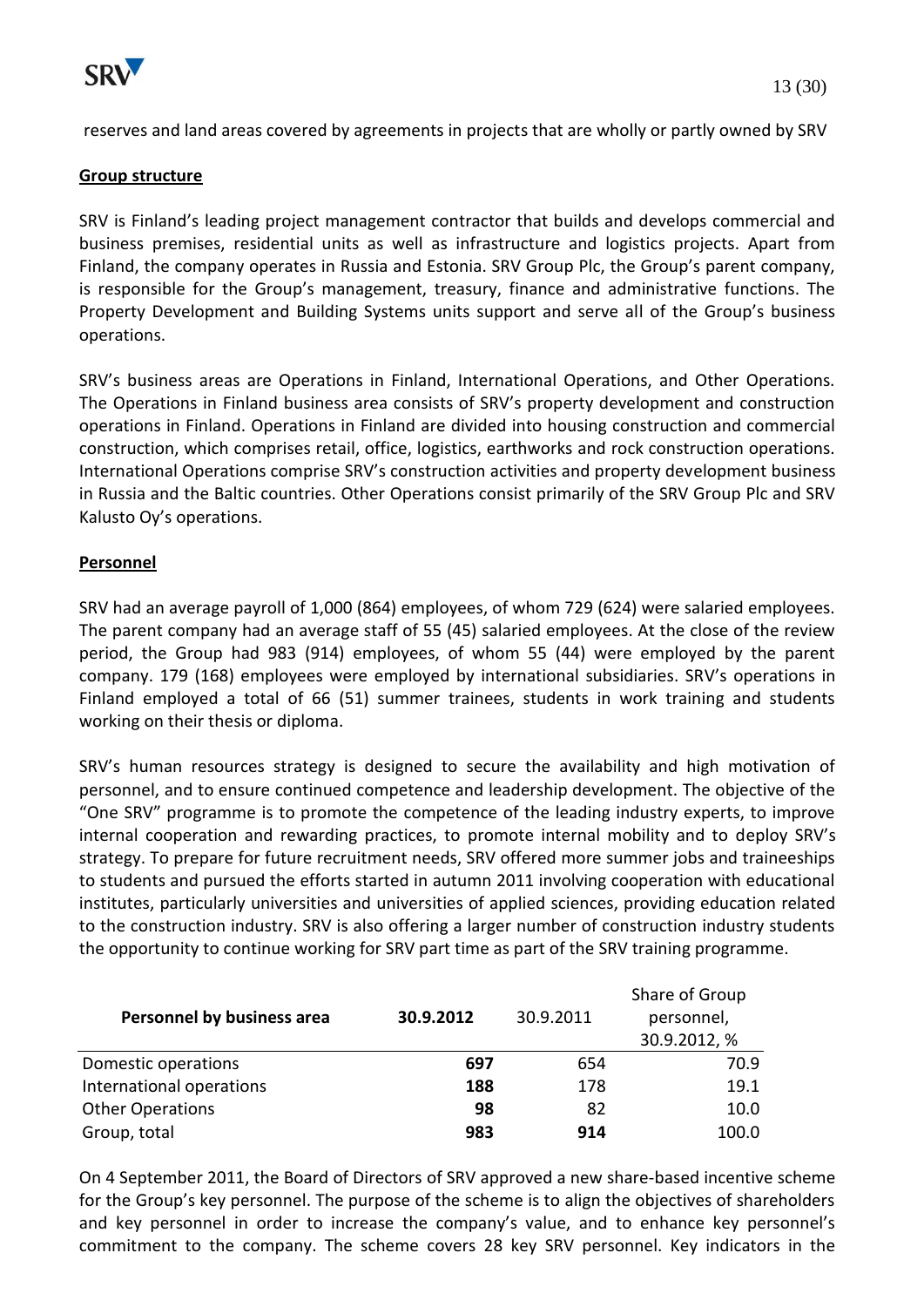

scheme are the Group's operating profit, return on equity and equity ratio. In addition, other business-specific indicators specified for 2012–2013 will affect the bonus earned.

When the indicators are fulfilled, the bonus will be paid quarterly, partly in the company's shares and partly in cash. The scheme involves the conveyance of a maximum of 404,000 SRV Group shares held by the company and a cash payment for tax purposes corresponding to the value of the conveyed shares. The total recognised IFRS value of shares conveyed over the lifetime of the incentive scheme will be approximately EUR 1.8 million, with the addition of the cash payments. The Black & Scholes model, applied in the pricing of options, is used to calculate the theoretical market value of the shares, with the following assumptions: share price EUR 3.60, risk-free interest rate 0.58 per cent and volatility 37 per cent.

Personnel covered by the scheme must hold at least half of the shares received on the basis of the scheme until 31 December 2014 and at least half until 31 December 2015. If a key employee's employment ends during the above restriction period, he/she must hand over all shares to the company without compensation.

# **Outlook for construction**

The prolonged crisis in Europe and the sluggishness of the world economy may have a negative impact on the outlook of the Finnish economy. Estimates for Finland's economic growth in 2012 are close to zero. Overall, the number of construction start-ups is expected to fall somewhat from the previous year, but construction is expected to take a moderate upward turn in 2013. The rise in building costs has levelled out.

Coupled with high apartment price levels, the general uncertainty has caused the demand for housing units to slow down somewhat. Estimates indicate approximately 27,500 housing unit startups for this year (30,200 in 2011). In the longer term, trends such as migration to population growth centres and the smaller size of households will increase the need for housing construction in Finland.

Commercial and office real-estate markets remained muted. Both the decrease in demand and increase in supply will continue to put pressure on the utilisation rates of offices in the Helsinki metropolitan area. However, there is some demand for state-of-the-art facilities in prime locations. The number of commercial and office construction start-ups is expected to decrease somewhat from the previous year.

Volume growth is expected in renovation construction. Growth of the building stock, the ageing of existing buildings, and the modernisation needs created by today's technical standards, will also support renovation construction in the future. The weakening of the outlook for civil engineering construction will even out when the impact of the ongoing infrastructure projects begins to be felt.

The ongoing financial crisis in Europe has slowed down economic growth in all Baltic countries, following the rapid recovery seen in 2011. Activity in the construction sector and real-estate market remains at a low level. This year's GNP growth estimate for Estonia is approximately 2.5 per cent.

The Russian economy grew by 4.5 per cent in the first half of 2012 thanks to the high price of oil, strong private consumption and pre-election public contributions. However, the growing global economic uncertainty, fall in oil prices and major reductions in crop yields due to drought will hold back future growth. The GNP growth is expected to be around 3.5 per cent this year and next year.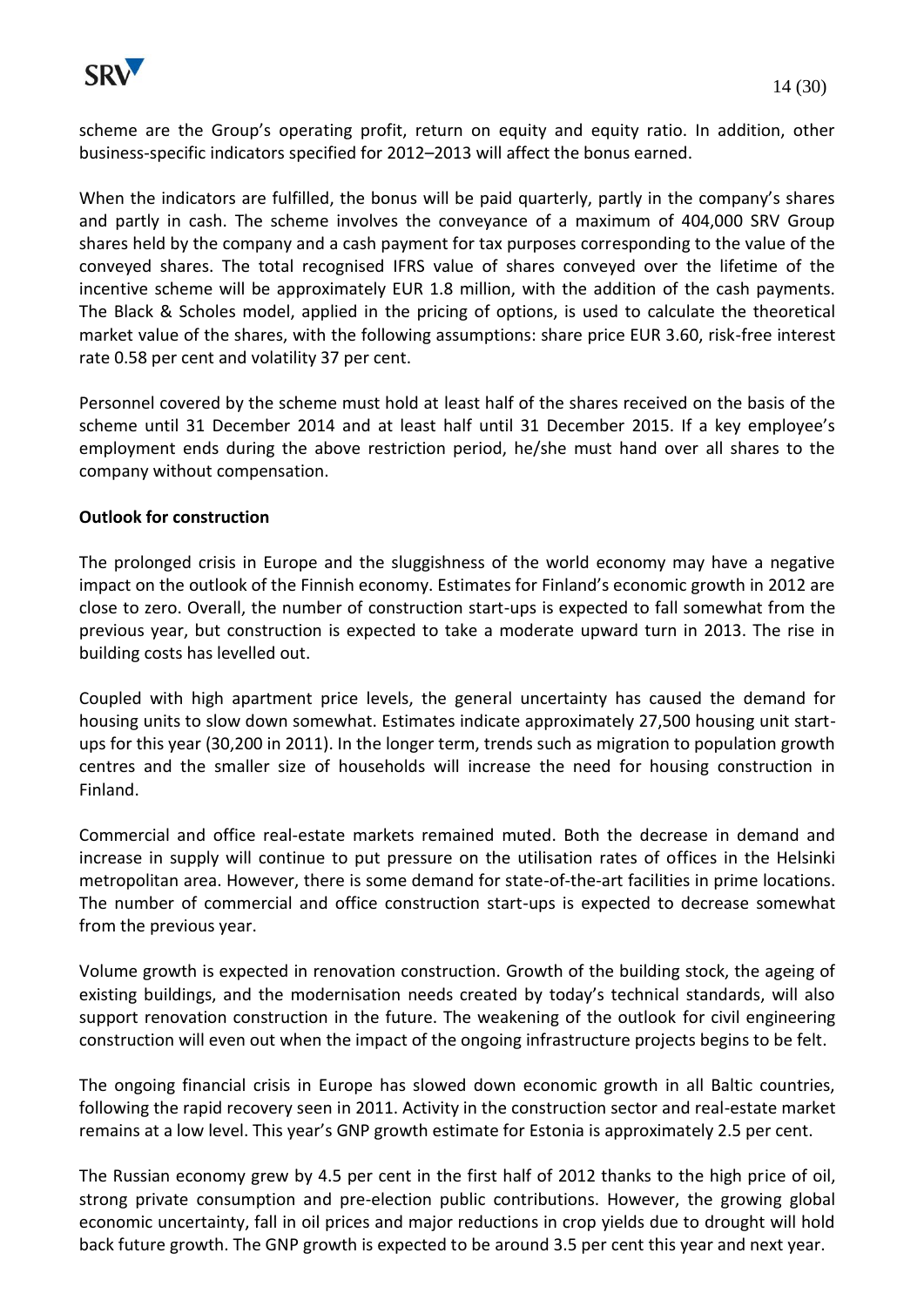

#### **Risks, risk management and corporate governance**

General economic trends and changes in customers' operating environments have an immediate effect on the construction and property markets: they may impact on the development of SRV's order backlog and operational profitability, and lengthen the periods of time and increase the amount of SRV's capital invested in projects. A change in the general interest level has a direct impact on both SRV's cash flow from operating activities and financing costs. The general economic climate is unstable, and the international country-level financing crisis is adding to the economic uncertainty. Property values are under pressure because of the economic uncertainty, and the number of property transactions and, in particular, new large-scale project start-ups, has decreased due to difficulties in securing financing. Demand for property investments has remained weak.

Compared to the period before the recession, financing from banks is more difficult to obtain, bank regulation is becoming increasingly strict, and loan margins are climbing. Despite the extremely low interest rate level, financing costs may grow as loan margins continue to rise. If the international financing crisis escalates, it may continue to increase the cost of financing and weaken its availability. If the availability of financing for clients continues to weaken, client receivables may grow, posing challenges to SRV's liquidity.

SRV's revenue is generated by construction projects, and the company's result depends on the profitability of individual projects as well as their progress. Fierce competition for new orders in the construction sector may affect the volume and profitability of SRV's new order backlog. Particularly in the case of commercial construction projects, agreeing on additional works and alterations may involve financial risks that grow when the economic situation is poor.

In developer-contracted projects, recognition of revenue is based mainly on the completed contract method, and recognition depends on the percentage of sold premises in delivered projects. The delivery schedule of developer-contracted projects can have a material impact on the development of revenue and profit for the financial year and the quarters. Project sales are affected by factors such as the availability of financing for the buyer, and occupancy rate. When sales are delayed, recognition of revenue and operating profit is delayed correspondingly. Postponed start-ups of developer-contracted projects increase development expenses, which are recognised as costs.

The slowdown in housing sales will increase sales and marketing costs and interest expenses in developer-contracted housing production. After a rapid contraction, the Finnish housing market has recovered, but the uncertainty of the economy and the planned tax enhancements weakens the outlook for apartment sales. According to the Government budget proposal for 2013, the asset transfer tax on the transfer of shares in a housing corporation will be raised to 2.0 per cent starting on 1 January 2013, and the tax will also be applicable to the corporate loan included in the shares. The margins on loans banks grant to home buyers, and on the housing corporation loans for housing construction, have been climbing steeply in the past 12 months. Key risks affecting housing unit demand include developments in consumer confidence, availability of financing, and significantly higher interest rate levels.

Construction is subject to significant cost risks relating to subcontracting and procurements. Longterm planning is vital to keeping these risks under control. SRV's operating model requires an adequate supply of skilled and competent personnel. A weak economic cycle increases the financial risks relating to subcontractors. The construction sector has implemented a reverse value added tax policy, which, as a method, requires greater accuracy from administration. Warranty and liability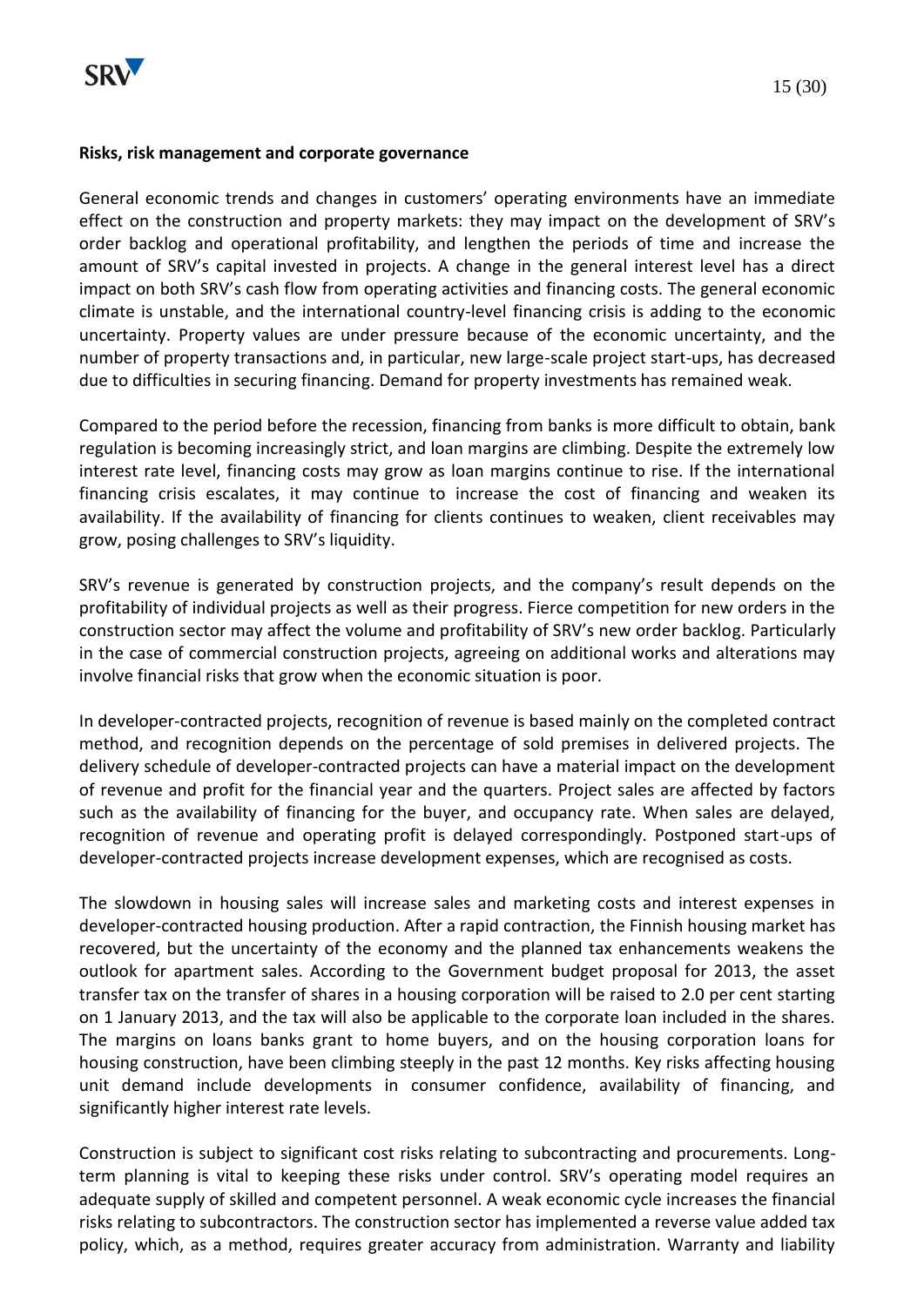

obligations related to construction can span up to ten years. The rise in building costs has levelled out.

SRV is involved in a few arbitration and legal proceedings. SRV's management believes that neither these cases nor their outcomes will not have a significant impact on SRV's financial standing. SRV has initiated arbitration proceedings against the real estate company Espoontori, pertaining to the renovation contract for the Espoontori shopping centre. Real estate company Espoontori is owned by Citycon Oyj. The financial value of the dispute, including VAT, is approximately EUR 4.6 million. SRV and Kiinteistö Oy Primulan Herkkupaja, owned by Varma Mutual Pension Insurance Company, concluded a contracting agreement on the construction of a bakery building in Järvenpää. The tenant company Järvenpään Herkkutehdas Oy filed for bankruptcy in November 2011, and its parent company Oy Primula Ab was declared bankrupt in May 2012. The contracting parties have differing views over the liability to pay the costs for the additional work and modifications; SRV's claim including value added tax amounts to EUR 3.8 million. In May 2012, SRV filed an application for a summons with the Tuusula District Court regarding the payment liability.

Besides land acquisition risks, property projects face other challenges, such as those related to the outcome of zoning, soil conditions, financing, liquidity of the funding based on financing commitments, commercialisation of projects, partners, and the geographical location and type of project. In line with the IFRS requirements, SRV measures its land reserves at acquisition cost. If the acquisition cost, together with construction costs, is lower than the fair value of the planned project, the value of the property will be reduced. In accordance with its strategy, SRV has focused on developer contracting projects and increased its land acquisition in Finland and Russia in particular. The availability of property financing affects the progress and start-up decisions of development projects. SRV's goal is to carry out large development projects with project funding and in cooperation with real estate investors. The decline in the availability of investor and project funding may increase SRV's own share of project funding, lowering the Group's equity ratio, reducing Group liquidity, and hindering the availability of other funding.

The financial risks related to SRV's operations consist of interest rate, currency, liquidity and contractual party risks, which are discussed in more detail in the Notes to the 2011 Financial Statements. Currency risks are divided into transaction risks and translation risks. Transaction risks are related to currency-denominated business and financing cash flows. Translation risks encompass investments made in foreign subsidiaries, the accounting effects of which are recorded in the translation differences for equity in the consolidated figures.

Liquidity risks may have an effect on the Group's earnings and cash flow if the Group is unable to ensure sufficient financing for its operations. SRV maintains adequate liquidity by means of efficient management of cash flows and solutions linked to it, such as binding lines of credit that are valid until further notice. The company has a long-term liquidity arrangement (EUR 100 million), part of which will mature in December 2015. The company's financing agreements contain customary terms and conditions. The financial covenant is the equity ratio, which is also reported to banks for developer contracting projects as a ratio based on percentage of completion.

The Group's risk management is carried out in line with the Group's operations system, and control is exercised in accordance with the Group strategy approved by the Board of Directors of the Group's parent company. SRV also makes every effort to cover operational risks by means of insurance and contractual terms.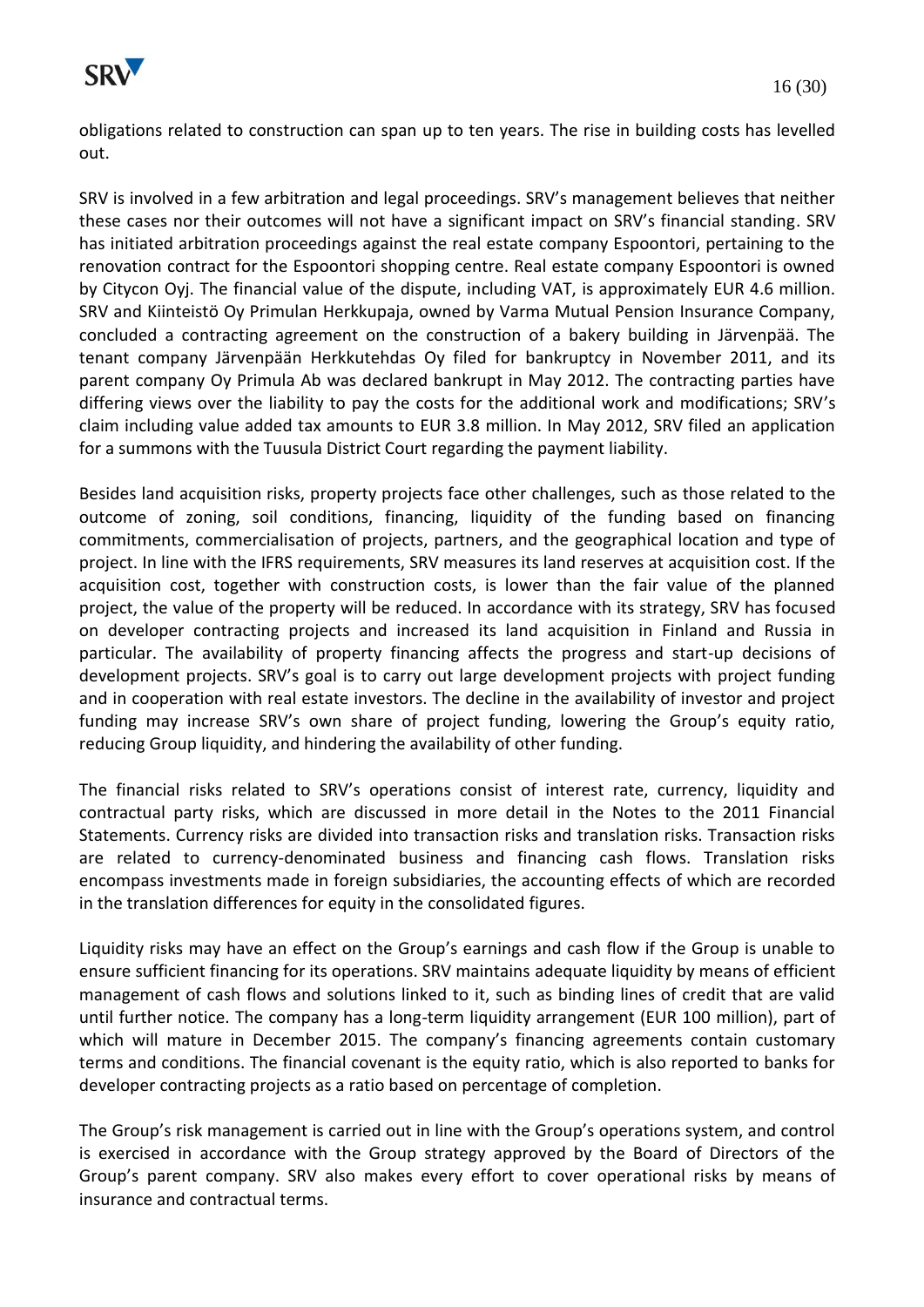

A more detailed account of SRV's risks, risk management and corporate governance policies has been disclosed in the 2011 Annual Report and Notes to the Financial Statements.

#### **Corporate governance and resolutions of general meetings**

The Annual General Meeting (AGM) of SRV Group Plc was held on 14 March 2012. The AGM adopted the Financial Statements and granted release from liability to the members of the Board of Directors and the President and CEO. As proposed by the Board of Directors, a dividend of EUR 0.12 per share was declared. The dividend was paid on 26 March 2012. Mr Ilpo Kokkila was elected chairman of the Board of Directors and Ms Minna Alitalo, Mr Arto Hiltunen, Mr Olli-Pekka Kallasvuo, Mr Timo Kokkila, and Mr Ilkka Salonen were elected to seats on the Board. The firm of public accountants Ernst & Young Oy was elected as the company's auditor. Mikko Rytilahti, authorised public accountant, acts as the principal auditor.

The AGM authorised the Board of Directors to decide on the acquisition of the company's own shares, using the company's unrestricted equity. The Board was authorised to acquire a maximum of 3,676,846 own shares in such a manner that the number of shares acquired on the basis of this authorisation, when combined with the shares already owned by the company and its subsidiaries, does not at any given time exceed 3,676,846 shares, or 10 per cent of all shares of the company. Based on this authorisation, the Board may acquire a maximum of 3,676,846 shares of the company in public trading arranged by Nasdaq OMX Helsinki Oy at a market price valid at the moment of acquisition, and a maximum of 1,000,000 shares of the company in public trading arranged by Nasdaq OMX Helsinki Oy, or otherwise for a maximum price of EUR 4.45 per share, the maximum total being, however, 3,676,846 shares. The aforementioned authorisations include the right to acquire own shares in proportion other than the holdings of the shareholders. Shares acquired on the basis of this authorisation may be acquired in one or several instalments. The authorisations as described above shall be in force for 18 months from the decision of the general meeting and cancel the authorisation granted by the Annual General Meeting to the Board of Directors on 15 March 2011.

In its organisational meeting on 14 March 2012, the Board of Directors elected Olli-Pekka Kallasvuo vice chairman of the Board and chairman of the Audit Committee, Minna Alitalo and Timo Kokkila members of the Audit Committee, Arto Hiltunen and Ilkka Salonen members of the Nomination and Remuneration Committee, and Ilpo Kokkila chairman of the Nomination and Remuneration Committee.

#### **Shares and shareholders**

SRV Group Plc's share capital is EUR 3,062,520. The share has no nominal value and the number of shares outstanding is 36,768,468. The company has one class of shares. SRV had a total of 5,850 shareholders on 30 September 2012.

The closing price of SRV's share at OMX Helsinki at the end of the review period was EUR 3.44 (EUR 4.00 on 31 December 2011, change -14.0%). SRV's equity per share on 30 September 2012 was EUR 4.58. The highest share price in the review period was EUR 4.89 and the lowest was EUR 3.16. During the same period, the all-share index of the Helsinki Stock Exchange (OMX Helsinki) was up 2.1 per cent, and the OMX Construction and Materials index 13.0 per cent. At the end of the review period, the company had a market capitalisation of EUR 122.1 million, excluding the Group's treasury shares. 2.4 million shares were traded during the period and the trade volume was EUR 9.4 million.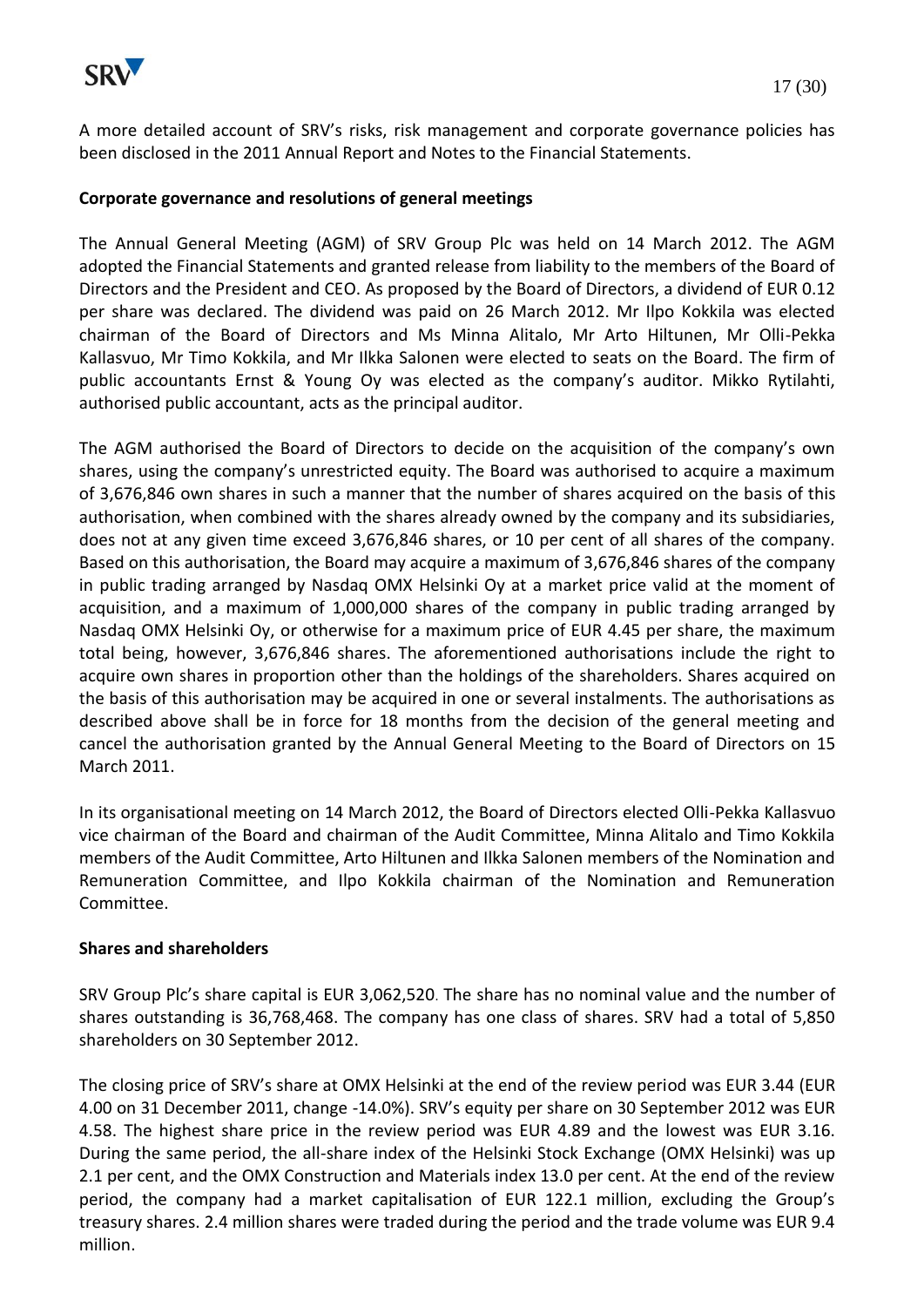

At the end of the review period, SRV and Nordea had a derivative contract (Total Return Swap) for 552,833 SRV shares at a price of EUR 4.45 per share (totalling EUR 2.5 million). These shares are considered to be equivalent to treasury shares held by the company. As the contract matures, the shares will be sold to SRV Group Plc or an entity named by SRV. At the end of the review period, the market capitalisation of the shares was EUR 1.9 million.

At the end of the review period, SRV held 1,270,273 SRV Group Plc shares, taking the derivative contract with Nordea Bank AB into consideration (3.5 per cent of the total number of the company's shares and combined number of votes). On 6 November 2012, taking the derivative contract into consideration, the Group held 1,270,273 shares (3.5 per cent of the total number of the company's shares and votes).

# **Financial targets**

On 15 February 2012, SRV's Board of Directors confirmed the Group's strategy for 2012–2016. The Group's strategic targets are defined as follows:

- SRV's revenue grows faster than the construction industry in general, reaching the level of one billion
- International Operations account for more than 20 per cent of Group revenue
- Operating profit margin will reach 6 per cent
- Return on equity is at least 15 per cent
- Equity ratio will stay above 30 per cent
- The objective is to pay dividends equalling 30 per cent of the annual result, taking into account the capital needs of business operations

For the set targets to be achieved, a significant increase in the number of developer-contracted projects is needed.

# **Events after the end of the reporting period**

After the close of the review period, SRV signed an agreement on the construction of the Helsinki Airport station on the Ring Rail Line. Construction work began in October. With a total value of approximately EUR 70 million, the new Airport station is the most significant project on the Ring Rail Line.

# **Outlook for 2012 (adjusted on 10 September 2012)**

SRV lowered the profit margin estimates of three fixed-price projects by approximately EUR 3 million and consequently adjusted its full-year guidance on 10 September 2012.

The Group's result before taxes is expected to show a profit. The Group's full-year revenue is estimated to be at least on a par with the previous year's level (EUR 672.2 million 1-12/2011).

SRV's full-year profit can be significantly affected by the timing of sale of Etmia II office property in Moscow and the Derby Business Park in Espoo. Furthermore, the general uncertainty seen in the financial markets has also had a negative effect on real estate markets. Nonetheless, even if the property sales are not completed during this year, the full-year result before taxes in 2012 is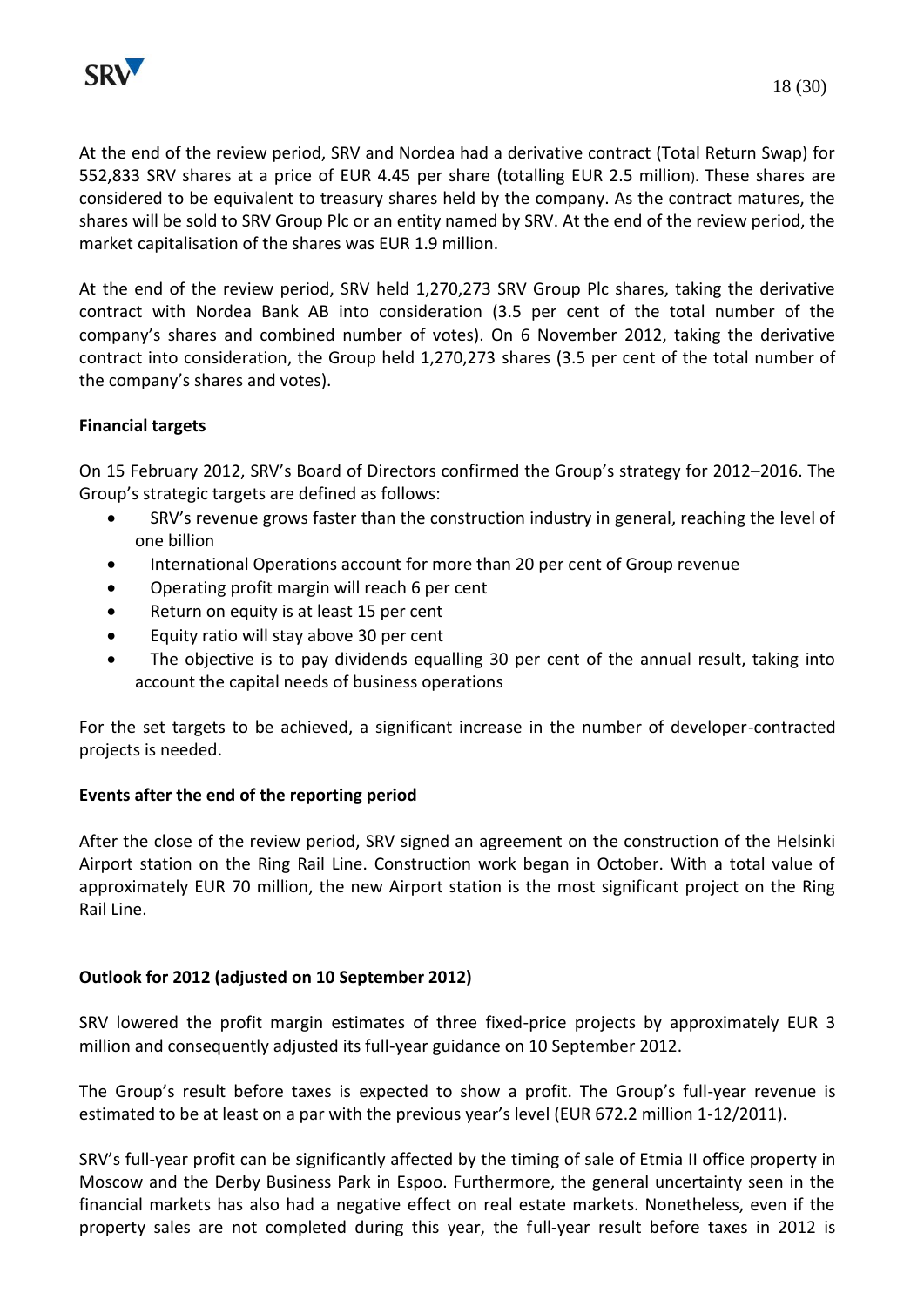

estimated to be positive. SRV does not change estimates given in the Q2 Interim Report regarding development in the housing and business premises markets.

#### **Outlook for 2012**

SRV reiterates the outlook for 2012.

The volume and the completion schedules of developer-contracted housing production, trends in the margin of the order backlog, the number of new construction contracts, and the materialisation of planned project sales all have an effect on the trends and allocation of revenue and profitability in 2012. Developer-contracted housing production is recognised upon delivery. Based on the available completion schedules, SRV estimates that a total of 451 developer-contracted residential units will be completed in 2012. SRV's full-year performance can be significantly affected by the timing of sale of Etmia II office property in Moscow and the Derby Business Park in Espoo. Furthermore, the general uncertainty seen in the financial markets also reflects negatively on real estate markets. Nonetheless, even if the property sales are not completed during this year, the fullyear result before taxes in 2012 is estimated to be positive.

The Group's result before taxes is expected to show a profit. The Group's full-year revenue is expected to be at least on a par with the previous year's level (EUR 672.2 million 1-12/2011).

Espoo 6 November 2012

Board of Directors

All forward-looking statements in this review are based on the management's current expectations and beliefs about future events, and actual results may differ materially from the expectations and beliefs such statements contain.

For further information, please contact

Jukka Hienonen, President and CEO, +358 (201) 455 213 Hannu Linnoinen, Executive Vice President, CFO, +358 (201) 455 990, +358 (50) 523 5850 Taneli Hassinen, Vice President, Communications and Brand, +358 (201) 455 208, +358 (40) 504 3321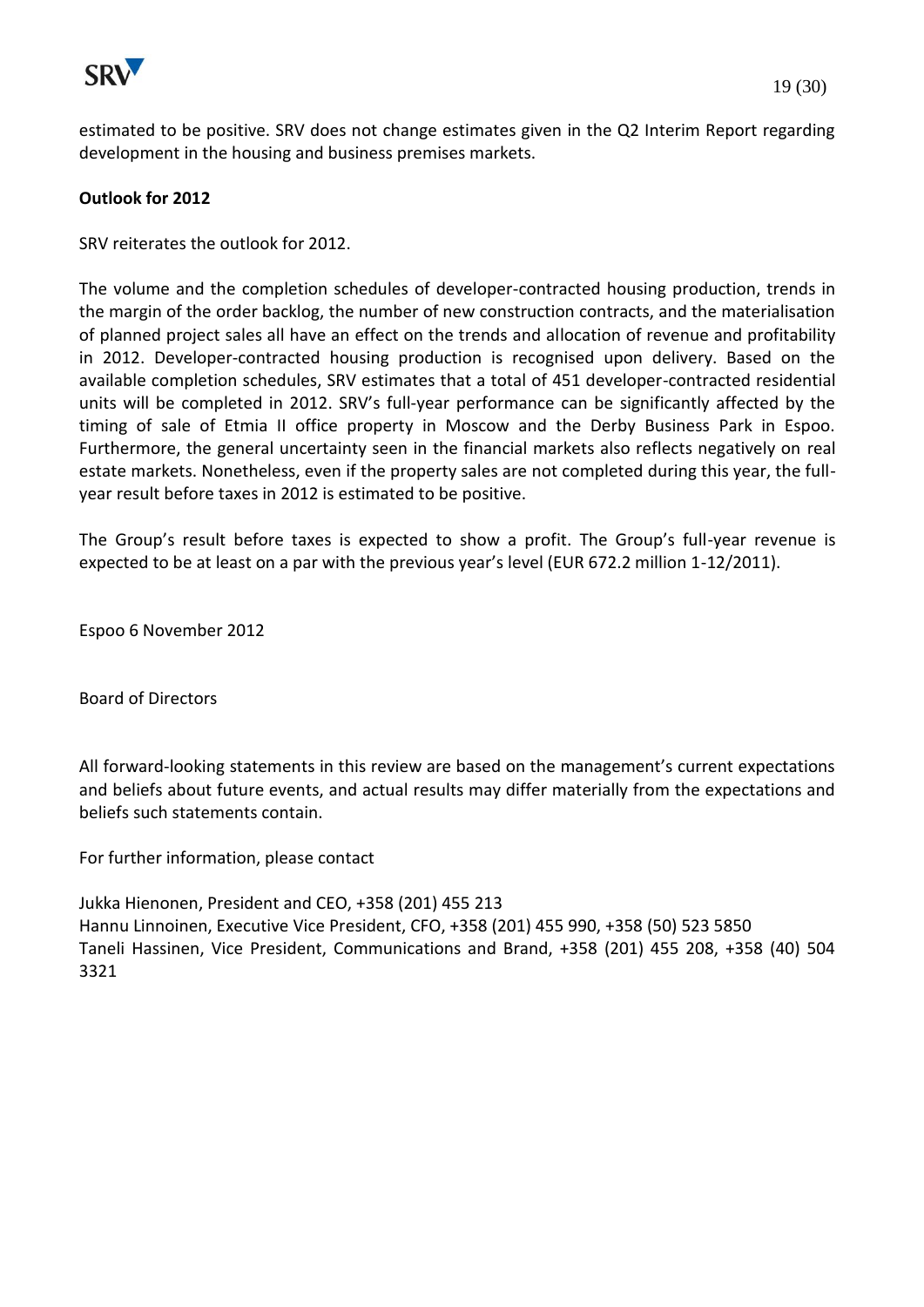

# **Key figures:**

|                                                                                           |                    | $1 - 9/$  | $1 - 9/$ | $7 - 9/$                 | $7 - 9/$                 | $1-12/$ |
|-------------------------------------------------------------------------------------------|--------------------|-----------|----------|--------------------------|--------------------------|---------|
|                                                                                           |                    | 2012      | 2011     | 2012                     | 2011                     | 2011    |
| Revenue                                                                                   | <b>EUR</b> million | 466.2     | 405.5    | 155.8                    | 136.3                    | 672.2   |
| Operating profit                                                                          | <b>EUR</b> million | 4.5       | 0.9      | $-0.4$                   | 0.2                      | 14.1    |
| Operating profit, % of revenue                                                            | $\%$               | 1.0       | 0.2      | $-0.2$                   | 0.2                      | 2.1     |
| Profit before taxes                                                                       | <b>EUR</b> million | 0.6       | $-1.6$   | $-2.1$                   | $-1.5$                   | 10.8    |
| Profit before taxes, % of revenue                                                         | %                  | 0.1       | $-0.4$   | $-1.4$                   | $-1.1$                   | 1.6     |
| Net profit attributable to equity holders of the                                          |                    |           |          |                          |                          |         |
| parent company                                                                            | <b>EUR</b> million | $-0.5$    | $-2.4$   | $-1.6$                   | $-1.9$                   | 5.9     |
| Return on equity <sup>1)</sup>                                                            | %                  | $-0.4$    | $-2.4$   |                          |                          | 3.3     |
| Return on investment <sup>1)</sup>                                                        | %                  | 1.8       | 1.4      |                          |                          | 4.5     |
| Invested capital                                                                          | <b>EUR</b> million | 490.3     | 442.2    |                          |                          | 454.0   |
| Equity ratio                                                                              | %                  | 28.5      | 30.9     |                          |                          | 31.0    |
| Net interest-bearing debt                                                                 | <b>EUR</b> million | 311.3     | 269.5    |                          |                          | 271.8   |
| Gearing ratio                                                                             | $\%$               | 187.7     | 167.3    |                          |                          | 160.2   |
| Order backlog                                                                             | <b>EUR</b> million | 747.1     | 862.3    |                          |                          | 810.8   |
| New agreements                                                                            | <b>EUR</b> million | 346.5     | 615.4    |                          |                          | 811.6   |
| Personnel on average                                                                      |                    | 1 0 0 0   | 864      |                          |                          | 880     |
|                                                                                           | <b>EUR</b> million | 1.9       | 3.7      | 0.8                      | 1.9                      | 10.2    |
| Property, plant and equipment investments<br>Property, plant and equipment investments, % |                    |           |          |                          |                          |         |
| of revenue                                                                                | %                  | 0.4       | 0.9      | 0.5                      | 1.4                      | 1.5     |
|                                                                                           |                    |           |          |                          |                          |         |
| Earnings per share, share issue adjusted                                                  | <b>EUR</b>         | $-0.01$   | $-0.07$  | $-0.04$                  | $-0.06$                  | 0.17    |
| Equity per share, share issue adjusted                                                    | <b>EUR</b>         | 4.58      | 4.44     |                          | $\overline{a}$           | 4.68    |
| Dividend per share, share issue adjusted                                                  | <b>EUR</b>         | 0.12      | 0.12     | $\overline{\phantom{a}}$ | $\overline{\phantom{a}}$ | 0.12    |
| Dividend payout ratio                                                                     | %                  | $-1200.0$ | $-171.4$ |                          | $\overline{\phantom{a}}$ | 70.6    |
| Dividend yield                                                                            | %                  | 3.5       | 2.7      |                          | $\Box$                   | 3.0     |
| Price per earnings ratio                                                                  |                    | $-344.0$  | $-64.0$  |                          |                          | 23.5    |
| Share price development                                                                   |                    |           |          |                          | $\overline{a}$           |         |
| Share price at the end of the period                                                      | <b>EUR</b>         | 3.44      | 4.48     | $\overline{a}$           | $\overline{a}$           | 4.00    |
| Average share price                                                                       | <b>EUR</b>         | 3.91      | 6.16     |                          | $\overline{a}$           | 5.88    |
| Lowest share price                                                                        | <b>EUR</b>         | 3.16      | 3.83     |                          | $\overline{a}$           | 3.83    |
| Highest share price                                                                       | <b>EUR</b>         | 4.89      | 7.43     |                          | $\overline{\phantom{a}}$ | 7.43    |
| Market capitalisation at the end of the period                                            | <b>EUR</b> million | 122.1     | 159.1    |                          | $\overline{\phantom{0}}$ | 142.0   |
| <b>Trading volume</b>                                                                     | 1,000              | 2 3 6 7   | 8 2 8 1  |                          | $\overline{\phantom{a}}$ | 8759    |
| Trading volume                                                                            | %                  | 6.7       | 23.8     |                          | $\overline{\phantom{a}}$ | 25.0    |
| Weighted average number of shares                                                         |                    |           |          |                          |                          |         |
| outstanding                                                                               | 1,000              | 35 4 99   | 34 860   |                          |                          | 35 0 23 |
| Number of shares outstanding at the end of                                                |                    |           |          |                          |                          |         |
| the period                                                                                | 1,000              | 35 4 98   | 35 507   |                          | $\overline{\phantom{a}}$ | 35 503  |

1) In calculating the key ratio only the profit for the period has been annualised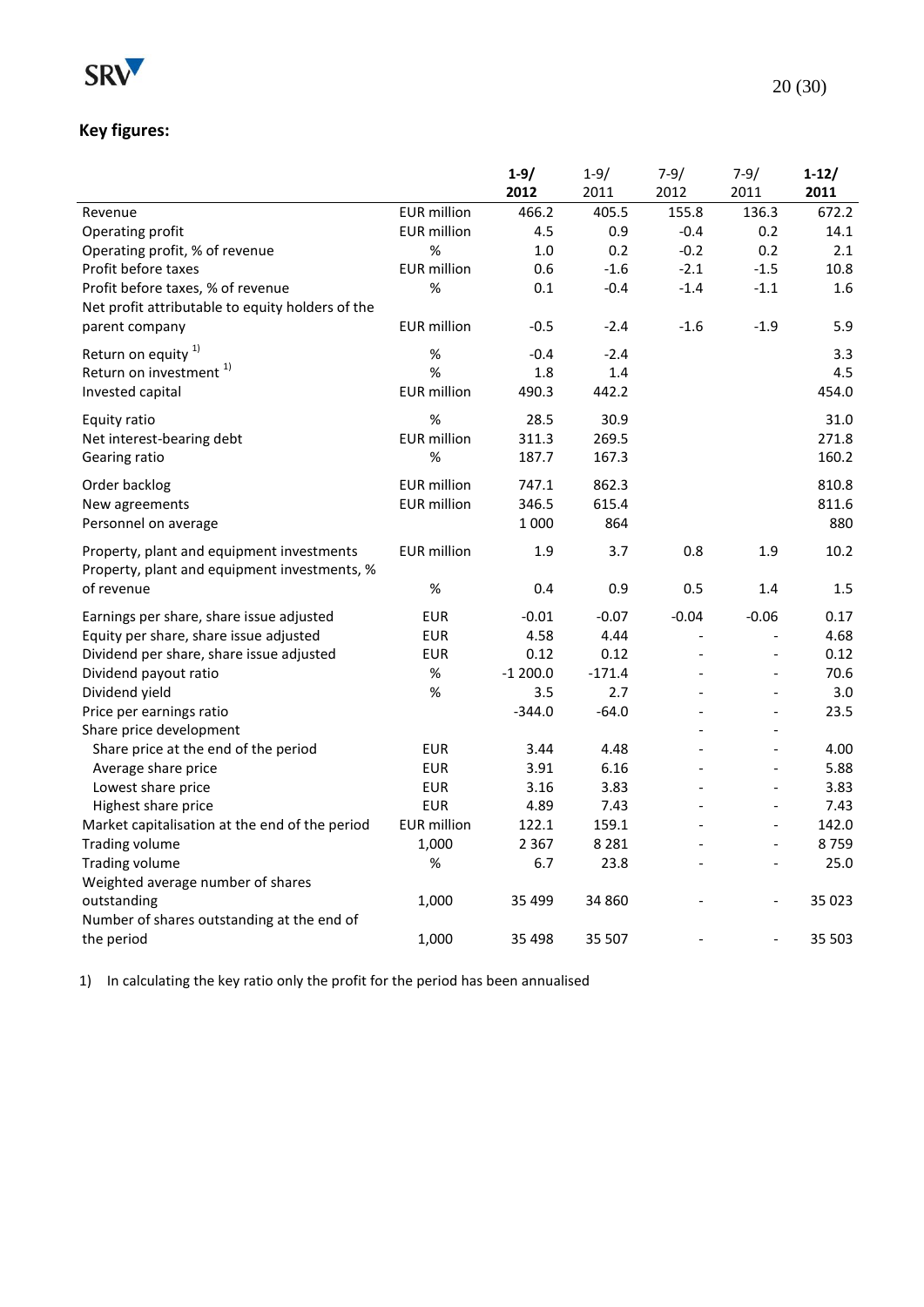

# **Calculation of key figures:**

| Gearing ratio, %                    |     | 100x | Net interest-bearing debt                                                                                         |
|-------------------------------------|-----|------|-------------------------------------------------------------------------------------------------------------------|
|                                     | $=$ |      | <b>Total equity</b>                                                                                               |
|                                     |     |      |                                                                                                                   |
| Return on equity, %                 | $=$ | 100x | Profit before taxes - income taxes                                                                                |
|                                     |     |      | Total equity, average                                                                                             |
|                                     |     |      |                                                                                                                   |
| Return on investment, %             | $=$ | 100x | Profit before taxes + interest and other financial expenses                                                       |
|                                     |     |      | Invested capital, average                                                                                         |
|                                     |     |      |                                                                                                                   |
| Equity ratio, %                     | $=$ | 100x | Total equity                                                                                                      |
|                                     |     |      | Total assets - advances received                                                                                  |
|                                     |     |      | Total assets - non-interest bearing debt - deferred tax                                                           |
| <b>Invested capital</b>             | =   |      | liabilities - provisions                                                                                          |
|                                     |     |      |                                                                                                                   |
| Net interest bearing debt           | $=$ |      | Interest bearing debt - cash and cash equivalents                                                                 |
|                                     |     |      |                                                                                                                   |
| Earnings per share, share issue     |     |      | Net profit for the period attributable to equity holders of the                                                   |
| adjusted                            | $=$ |      | parent company                                                                                                    |
|                                     |     |      | Weighted average number of shares outstanding                                                                     |
|                                     |     |      |                                                                                                                   |
| Equity per share, share issue       |     |      | Shareholders' equity attributable to equity holders of the                                                        |
| adjusted                            | $=$ |      | parent company                                                                                                    |
|                                     |     |      | Number of shares outstanding at the end of the period, share                                                      |
|                                     |     |      | issue adjusted                                                                                                    |
| Price per earnings ratio            |     |      | Share price at the end of the period                                                                              |
|                                     | Ξ   |      | Earnings per share, share issue adjusted                                                                          |
|                                     |     |      |                                                                                                                   |
| Dividend payout ratio, %            |     |      | Dividend per share. share issue adjusted                                                                          |
|                                     | $=$ | 100x | Earnings per share, share issue adjusted                                                                          |
|                                     |     |      |                                                                                                                   |
| Dividend yield, %                   |     |      | Dividend per share. share issue adjusted                                                                          |
|                                     | $=$ | 100x | Share price at the end of the period, share issue adjusted                                                        |
|                                     |     |      |                                                                                                                   |
| Average share price                 | $=$ |      | Number of shares traded in euros during the period                                                                |
|                                     |     |      | Number of shares traded during the period                                                                         |
|                                     |     |      |                                                                                                                   |
| Market capitalisation at the end of | $=$ |      | Number of shares outstanding at the end of the period x                                                           |
| the period                          |     |      | share price at the end of the period                                                                              |
|                                     |     |      |                                                                                                                   |
| <b>Trading volume</b>               | =   |      | Number of shares traded during the period and in relation to<br>the weighted average number of shares outstanding |
|                                     |     |      |                                                                                                                   |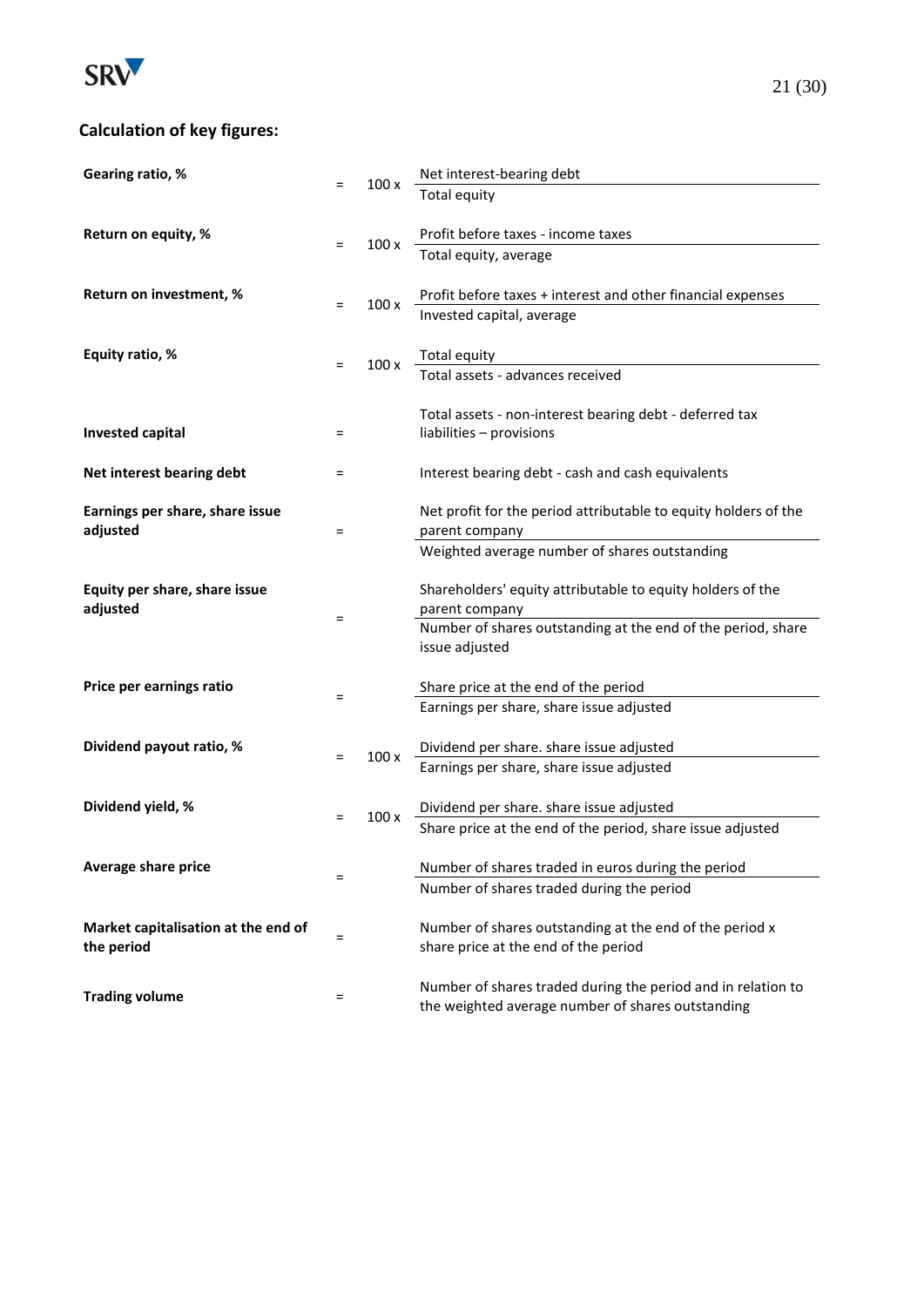

#### **SRV Group Plc Interim Report 1.1. - 30.9.2012: TABLES**

Appendixes

1) Condensed consolidated financial statements: income statement, balance sheet, statement of changes in equity, cash flow statement, commitments and contingent liabilities, derivative contracts liabilities

- 2) Quarterly development
- 3) Segment information
- 4) Events after the reporting period

#### **1. Group financials 1.1. - 30.9.2012**

The interim report has been prepared in accordance with the accounting policies set out in the IAS 34 standard and the information disclosed is unaudited. SRV has applied the same accounting principles as in its year-end financial statements for 2011. The figures in the tables have been rounded which should be noted when counting the total sums.

SRV's reporting segments comprise Domestic Operations, International Operations and Other Operations. The operating segment figures are disclosed in accordance with IFRS 8, following the accounting principles applied in the consolidated financial statements.

The following standards, amendments and interpretations shall be applied as from the accounting period beginning on 1 January 2012 or thereafter. Based on current information, these standards, amendments and interpretations have no impact on Group's financial position. To some extent, they have impact on the presentation of of consolidated financial statements.

- IFRS 7 Financial instruments: Disclosures Transfers of Financial Assets (accounting period beginning on 1 July 2011 or therafter)
- Annual improvements 2011 (effective on 1 January 2012). The Group will apply this amendment as of 1 January 2012.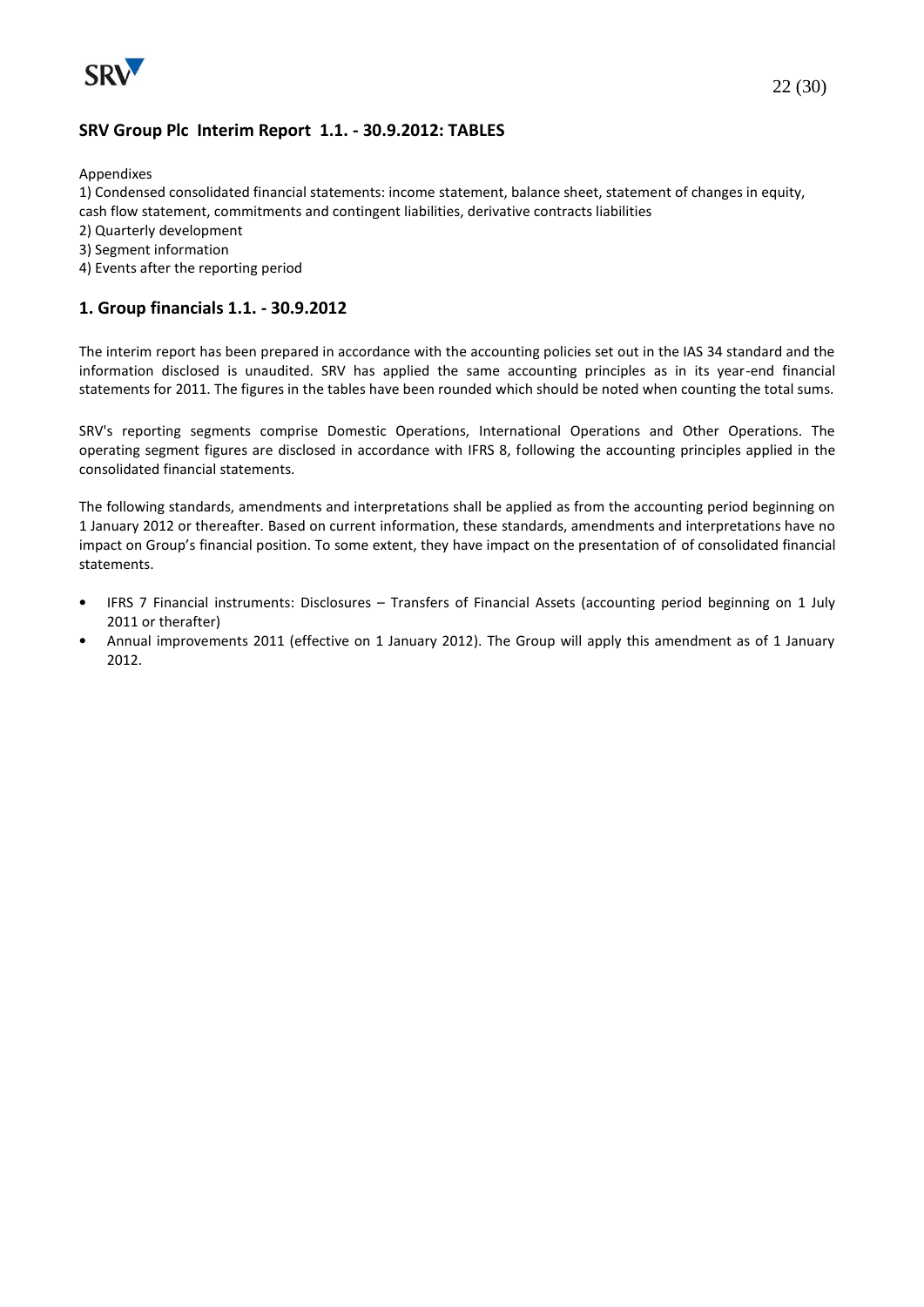

#### **Consolidated income statement** (EUR million) **1-9/ 2012** 1-9/ 2011 change, MEUR change, % 7-9/ 2012 7-9/ 2011 **1-12/ 2011 Revenue 466.2 405.5 60.7** 15.0 **155.8 136.3 672.2** Other operating income 2.7 3.5 -0.8 -23.6 1.0 1.3 4.5 Change in inventories of finished goods and work in progress 43.5 49.5 -6.0 -12.1 18.9 24.3 6.1 Use of materials and services -447.0 -404.0 -43.1 10.7 -157.6 -145.4 -593.2 Employee benefit expenses  $-46.7$   $-39.4$   $-7.4$   $18.7$   $-14.0$   $-11.5$   $-55.7$ Share of results of associated companies -0.1 -0.4 0.3 -74.1 -0.1 -0.3 -1.1 Depreciation and impairments -3.3 -2.5 -0.8 30.5 -0.8 -0.9 -3.8 Other operating expenses  $-10.7$   $-11.2$  0.5  $-4.7$   $-3.6$   $-3.6$   $-15.0$ **Operating profit 4.5 0.9 3.6** 397.7 **-0.4 0.2 14.1** Financial income 2.6 4.1 -1.5 -37.4 1.0 1.7 5.4 Financial expenses -6.4 -6.6 0.1 -2.2 -2.7 -3.4 -8.7 Financial income and expenses, total -3.9 -2.5 -1.4 56.3 -1.8 -1.7 -3.3 **Profit before taxes 0.6 -1.6 2.2** -140.0 **-2.1 -1.5 10.8** Income taxes -1.1 -1.3 0.2 -15.7 0.5 -0.3 -5.5 **Net profit for the period -0.5 -2.9 2.4** -83.5 **-1.6 -1.9** 5.3 **Attributable to** Equity holders of the parent company -0.5 -2.4 -1.6 -1.9 5.9 Non-controlling interests 0.0 -0.5 0.0 0.0 -0.5 Earnings per share calculated on the profit attributable to equity holders of the parent company (undiluted and diluted) and diluted) and the control of the control of the control of the control of the control of the co **Statement of comprehensive income** (EUR million) **1-9/ 2012** 1-9/ 2011 7-9/ 2012 7-9/ 2011 1-12/ 2011 **Net profit for the period -0,5 -2,9 -1,6 -1,9 5,3 Other comprehensive income:** Foreign currency translation differences for foreign operations  $0.0$   $0.1$   $0.0$   $0.1$   $0.1$   $0.1$ Gains and losses on remeasuring available-for-sale financial assets 0,0 0,0 0,0 0,0 0,0 Income tax relating to components of other comprehensive income 0,0 0,0 0,0 0,0 0,0 **Total comprehensive income for the period, net of tax 0,0 0,1 0,0 0,1 0,1 Total comprehensive income for the period -0,4 -2,8 -1,6 -1,8 5,4 Profit for the period attributable to:** Equity holders of the parent company  $-0.5$   $-2.3$   $-1.6$   $-1.8$   $-5.9$ Non-controlling interests  $0.0$  -0.5 0,0 0,0 -0,5 0,0 0,0 -0,5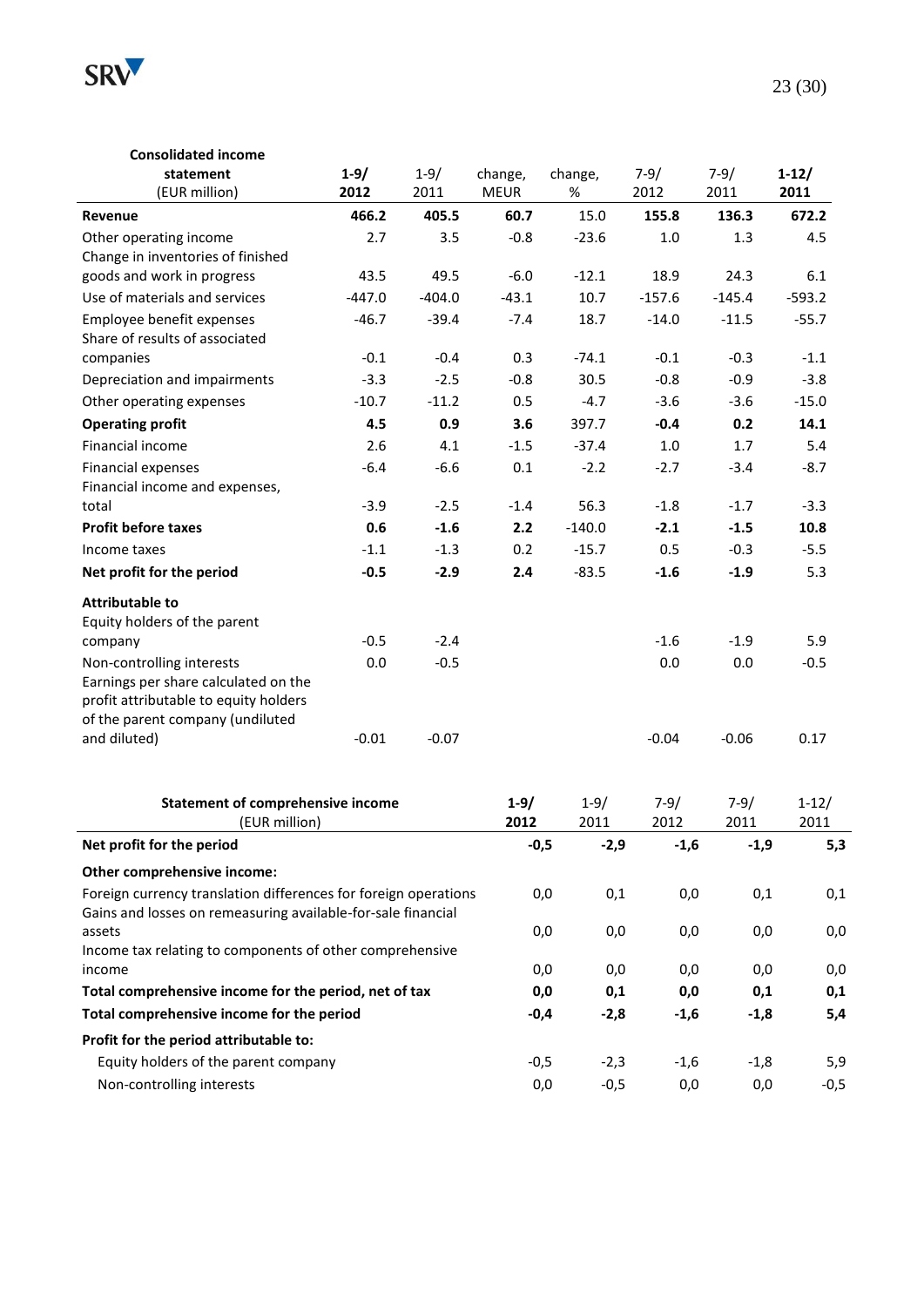

| <b>Consolidated balance sheet</b>          |         |         | change, |          |
|--------------------------------------------|---------|---------|---------|----------|
| (EUR million)                              | 30.9.12 | 30.9.11 | %       | 31.12.11 |
| <b>ASSETS</b>                              |         |         |         |          |
| <b>Non-current assets</b>                  | 13.4    | 15.4    | $-12.9$ | 15.2     |
| Property, plant and equipment              | 1.7     | 1.7     | 0.0     | 1.7      |
| Goodwill                                   | 0.6     | 0.4     | 41.0    | 0.5      |
| Other intangible assets                    | 10.9    | 6.1     | 79.3    | 10.8     |
| Other financial assets                     | 18.2    | 8.2     | 121.4   | 8.2      |
| Receivables                                | 13.2    | 12.9    | 2.1     | 13.0     |
| Loan receivables from associated companies |         |         |         |          |
| and joint ventures                         | 5.6     | 8.2     | $-31.2$ | 5.0      |
| Deferred tax assets                        | 63.7    | 53.0    | 20.3    | 54.4     |
| Non-current assets, total                  |         |         |         |          |
| <b>Current assets</b>                      | 401.8   | 389.0   | 3.3     | 354.4    |
| Inventories                                | 110.5   | 88.0    | 25.5    | 133.5    |
| Trade and other receivables                | 31.6    | 32.7    | $-3.3$  | 32.0     |
| Current tax receivables                    | 5.1     | 2.9     | 72.9    | 1.5      |
| Cash and cash equivalents                  | 13.2    | 11.7    | 12.5    | 12.5     |
| Current assets, total                      | 562.1   | 524.4   | 7.2     | 533.9    |
| <b>ASSETS, TOTAL</b>                       | 625.8   | 577.3   | 8.4     | 588.3    |

| <b>Consolidated balance sheet</b>            |         |         | change, |          |
|----------------------------------------------|---------|---------|---------|----------|
| (EUR million)                                | 30.9.12 | 30.9.11 | $\%$    | 31.12.11 |
| <b>EQUITY AND LIABILITIES</b>                |         |         |         |          |
| Equity attributable to equity holders of the |         |         |         |          |
| parent company                               | 3.1     | 3.1     | 0.0     | 3.1      |
| Share capital                                | 92.2    | 92.1    | 0.1     | 92.1     |
| Invested free equity fund                    | 0.0     | 0.0     | $-58.4$ | $-0.1$   |
| <b>Translation differences</b>               | 0.0     | 0.0     |         | 0.0      |
| Fair value reserve                           | 67.2    | 62.4    | 7.5     | 71.0     |
| <b>Retained earnings</b>                     | 162.4   | 157.6   | 3.1     | 166.2    |
| Equity attributable to equity holders of the |         |         |         |          |
| parent company, total                        | 3.5     | 3.5     | $-0.4$  | 3.5      |
| <b>Non-controlling interests</b>             | 165.9   | 161.1   | 3.0     | 169.7    |
| Equity, total                                |         |         |         |          |
| <b>Non-current liabilities</b>               | 1.5     | 3.0     | $-50.1$ | 1.0      |
| Deferred tax liabilities                     | 5.6     | 4.2     | 34.9    | 5.4      |
| Provisions                                   | 155.4   | 95.8    | 62.2    | 90.1     |
| Interest-bearing liabilities                 | 0.0     | 5.9     | $-99.3$ | 7.8      |
| Other liabilities                            | 162.5   | 108.8   | 49.4    | 104.4    |
| Non-current liabilities, total               |         |         |         |          |
| <b>Current liabilities</b>                   | 123.8   | 117.9   | 5.1     | 113.6    |
| Trade and other payables                     | 1.4     | 1.8     | $-20.7$ | 2.6      |
| Current tax payables                         | 3.1     | 2.5     | 24.6    | 3.9      |
| Provisions                                   | 169.1   | 185.4   | $-8.8$  | 194.2    |
| Interest-bearing liabilities                 | 297.4   | 307.5   | $-3.3$  | 314.3    |
| <b>Current liabilities, total</b>            | 459.9   | 416.2   | 10.5    | 418.7    |
| Liabilities, total                           | 625.8   | 577.3   | 8.4     | 588.3    |
| <b>EQUITY AND LIABILITIES</b>                |         |         |         |          |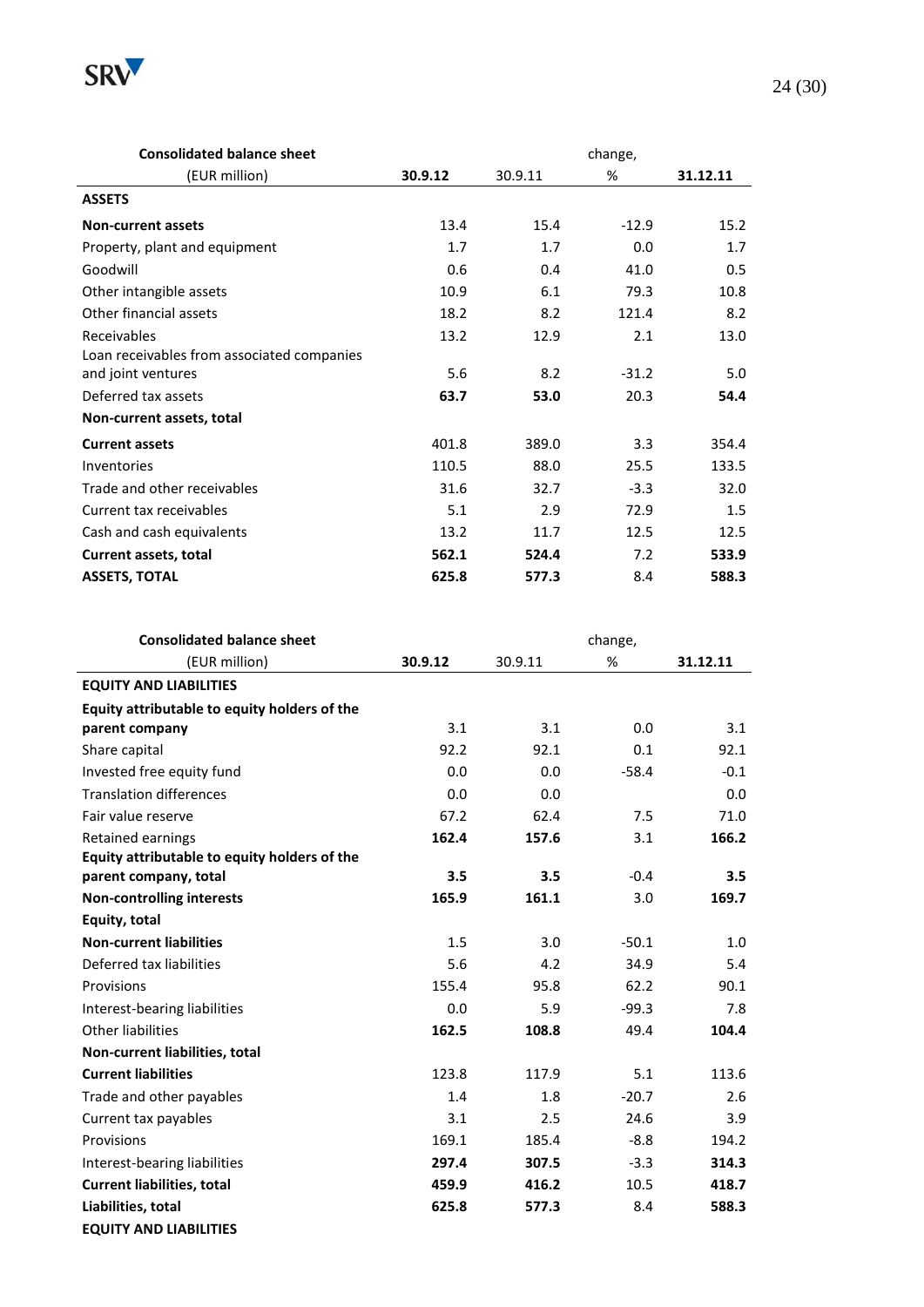

#### **Consolidated cash flow statement**

| (EUR million)                                               | 1-9/2012 | 1-9/2011 | 1-12/2011 |
|-------------------------------------------------------------|----------|----------|-----------|
| Cash flows from operating activities                        |          |          |           |
| Net profit for the period                                   | $-0.5$   | $-2.9$   | 5.3       |
| Adjustments:                                                |          |          |           |
| Depreciation and impairments                                | 3.3      | 2.5      | 3.8       |
| Non-cash transactions                                       | $-3.5$   | 0.1      | 3.9       |
| Financial income and expenses                               | 3.9      | 2.5      | 3.3       |
| Capital gains on sales of tangible and intangible assets    | 0.0      | 0.0      | 0.0       |
| Income taxes                                                | 1.1      | 1.3      | 5.5       |
| Adjustments, total                                          | 4.7      | 6.4      | 16.4      |
| Changes in working capital:                                 |          |          |           |
| Change in loan receivables                                  | 10.7     | $-0.7$   | $-18.9$   |
| Change in trade and other receivables                       | 4.2      | $-20.8$  | $-45.6$   |
| Change in inventories                                       | $-46.5$  | $-64.8$  | $-30.7$   |
| Change in trade and other payables                          | 2.2      | 37.4     | 40.1      |
| Changes in working capital, total                           | $-29.3$  | $-49.0$  | $-55.1$   |
| Interest paid                                               | $-6.4$   | $-7.4$   | $-9.0$    |
| Interest received                                           | 1.4      | 3.8      | 3.1       |
| Dividends received                                          | 0.0      | 0.0      | 0.0       |
| Income taxes paid                                           | $-3.5$   | $-5.2$   | $-5.9$    |
|                                                             |          |          |           |
| Net cash flow from operating activities                     | $-33.5$  | $-54.3$  | $-45.2$   |
| Cash flow from investing activities                         |          |          |           |
| Acquisition of subsidiaries, net of cash                    | 0.0      | $-0.8$   | $-0.8$    |
| Purchase of property, plant and equipment                   | $-1.6$   | $-2.1$   | $-3.1$    |
| Purchase of intangible assets                               | $-0.1$   | $-0.1$   | $-0.2$    |
| Purchase of other financial assets                          | $-0.2$   | $-0.8$   | $-6.1$    |
| Sale of property, plant and equipment and intangible assets | 0.2      | 0.0      | 0.0       |
| Sale of financial assets                                    | 0.1      | 0.2      | 0.5       |
| Net cash used in investing activities                       | $-1.7$   | $-3.6$   | $-9.7$    |
| <b>Cash flows from financing activities</b>                 |          |          |           |
| Proceeds from loans                                         | 45.3     | 29.8     | 29.0      |
| Repayments of loans                                         | $-19.6$  | $-10.1$  | $-11.5$   |
| Change in loan receivables                                  | 0.0      | 0.0      | $0.0\,$   |
| Change in housing corporation loans                         | 30.7     | 16.2     | 1.5       |
| Change in credit limits                                     | $-16.3$  | 20.4     | 35.0      |
| Purchase of treasury shares                                 | 0.0      | 10.2     | 10.3      |
| Dividends paid                                              | $-4.3$   | $-4.1$   | $-4.1$    |
| Net cash from financing activities                          | 35.9     | 62.3     | 60.3      |
| Net change in cash and cash equivalents                     | 0.7      | 4.4      | 5.4       |
| Cash and cash equivalents at the beginning of period        | 12.5     | 7.1      | 7.1       |
| Cash and cash equivalents at the end of period              | 13.2     | 11.6     | 12.5      |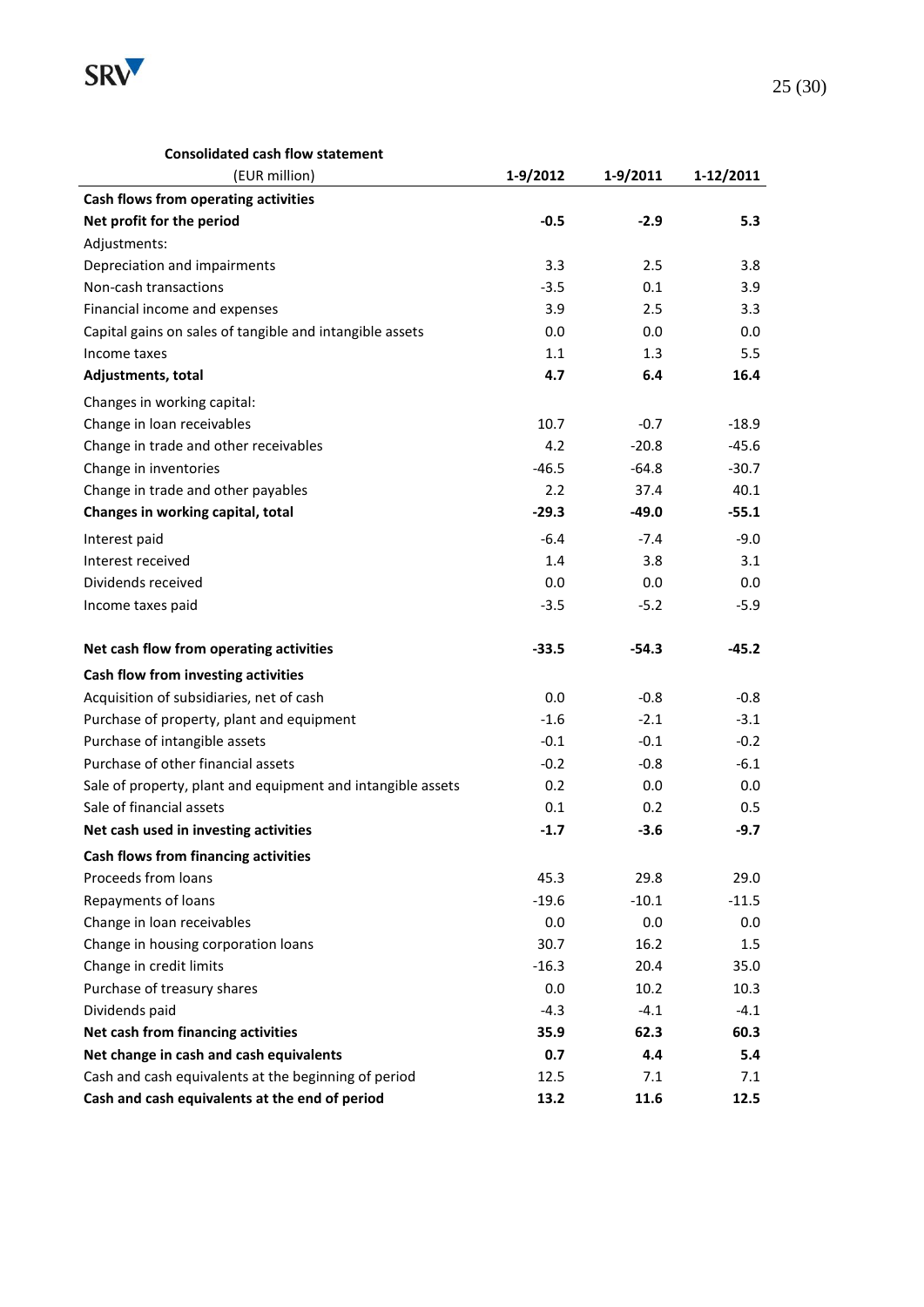

#### **Statement of changes in Group equity 1.1. - 30.9.2012**

|                                                            |                  |                                    | Equity attributable to               |                          |                                          |        |                                  |                 |
|------------------------------------------------------------|------------------|------------------------------------|--------------------------------------|--------------------------|------------------------------------------|--------|----------------------------------|-----------------|
|                                                            |                  |                                    |                                      |                          | the equity holders of the parent company |        |                                  |                 |
| (EUR million)                                              | Share<br>capital | Invested<br>free<br>equity<br>fund | Trans-<br>lation<br>differ-<br>ences | Fair<br>value<br>reserve | Retained<br>earnings                     | Total  | Non-<br>controlling<br>interests | Total<br>equity |
| <b>Equity on 1.1.2012</b>                                  | 3.1              | 92.1                               | $-0.1$                               | 0.0                      | 71.1                                     | 166.2  | 3.5                              | 169.7           |
| <b>Total income and expenses</b><br>for the financial year | 0.0              | 0.0                                | 0.0                                  | 0.0                      | $-0.5$                                   | $-0.5$ | 0.0                              | $-0.4$          |
| Dividends paid                                             | 0.0              | 0.0                                | 0.0                                  | 0.0                      | $-4.3$                                   | $-4.3$ | 0.0                              | $-4.3$          |
| Share based incentive plan                                 | 0.0 <sub>l</sub> | 0.0                                | 0.0                                  | 0.0                      | 0.8                                      | 0.9    | 0.0                              | 0.9             |
| Purchase of treasury shares                                | 0.0              | 0.0                                | 0.0                                  | 0.0                      | 0.0                                      | 0.0    | 0.0                              | 0.0             |
| Sale of treasury shares                                    | 0.0              | 0.0                                | 0.0                                  | 0.0                      | 0.0 <sub>l</sub>                         | 0.0    | 0.0                              | 0.0             |
| Other changes                                              | 0.0 <sub>l</sub> | 0.0 <sub>l</sub>                   | 0.0                                  | 0.0                      | 0.0 <sub>l</sub>                         | 0.0    | 0.0                              | 0.0             |
| <b>Equity on 30.9.2012</b>                                 | 3.1              | 92.2                               | $-0.1$                               | 0.0                      | 67.2                                     | 162.4  | 3.5                              | 165.9           |

#### **Statement of changes in Group equity 1.1. - 30.9.2011**

|                                  |                  | Equity attributable to             |                                      |                          |                                          |        |                                  |                 |
|----------------------------------|------------------|------------------------------------|--------------------------------------|--------------------------|------------------------------------------|--------|----------------------------------|-----------------|
|                                  |                  |                                    |                                      |                          | the equity holders of the parent company |        |                                  |                 |
| (EUR million)                    | Share<br>capital | Invested<br>free<br>equity<br>fund | Trans-<br>lation<br>differ-<br>ences | Fair<br>value<br>reserve | Retained<br>earnings                     | Total  | Non-<br>controlling<br>interests | Total<br>equity |
| <b>Equity on 1.1.2011</b>        | 3.1              | 87.8                               | $-0.1$                               | 0.0                      | 63.8                                     | 154.5  | 2.7                              | 157.2           |
| <b>Total income and expenses</b> |                  |                                    |                                      |                          |                                          |        |                                  |                 |
| for the financial year           | 0.0              | 0.0                                | 0.1                                  | 0.0                      | $-2.4$                                   | $-2.3$ | $-0.5$                           | $-2.8$          |
| Dividends paid                   | 0.0              | 0.0                                | 0.0                                  | 0.0                      | $-4.1$                                   | $-4.1$ | 0.0                              | $-4.1$          |
| Share based incentive plan       | 0.0              | 0.3                                | 0.0                                  | 0.0                      | 0.3                                      | 0.6    | 0.0                              | 0.6             |
| Purchase of treasury shares      | 0.0              | 0.0                                | 0.0                                  | 0.0                      | 0.0 <sub>l</sub>                         | 0.0    | 0.0                              | 0.0             |
| Sale of treasury shares          | 0.0              | 4.1                                | 0.0                                  | 0.0                      | 6.2                                      | 10.2   | 0.0                              | 10.2            |
| Other changes*                   | 0.0              | 0.0                                | 0.0                                  | 0.0                      | $-1.4$                                   | $-1.4$ | 1.3                              | $-0.1$          |
| <b>Equity on 30.9.2011</b>       | 3.1              | 92.1                               | 0.0                                  | 0.0                      | 62.4                                     | 157.6  | 3.5                              | 161.1           |

\* Other changes includes the loss of acquisition of non-controlling interests EUR 1.3 million.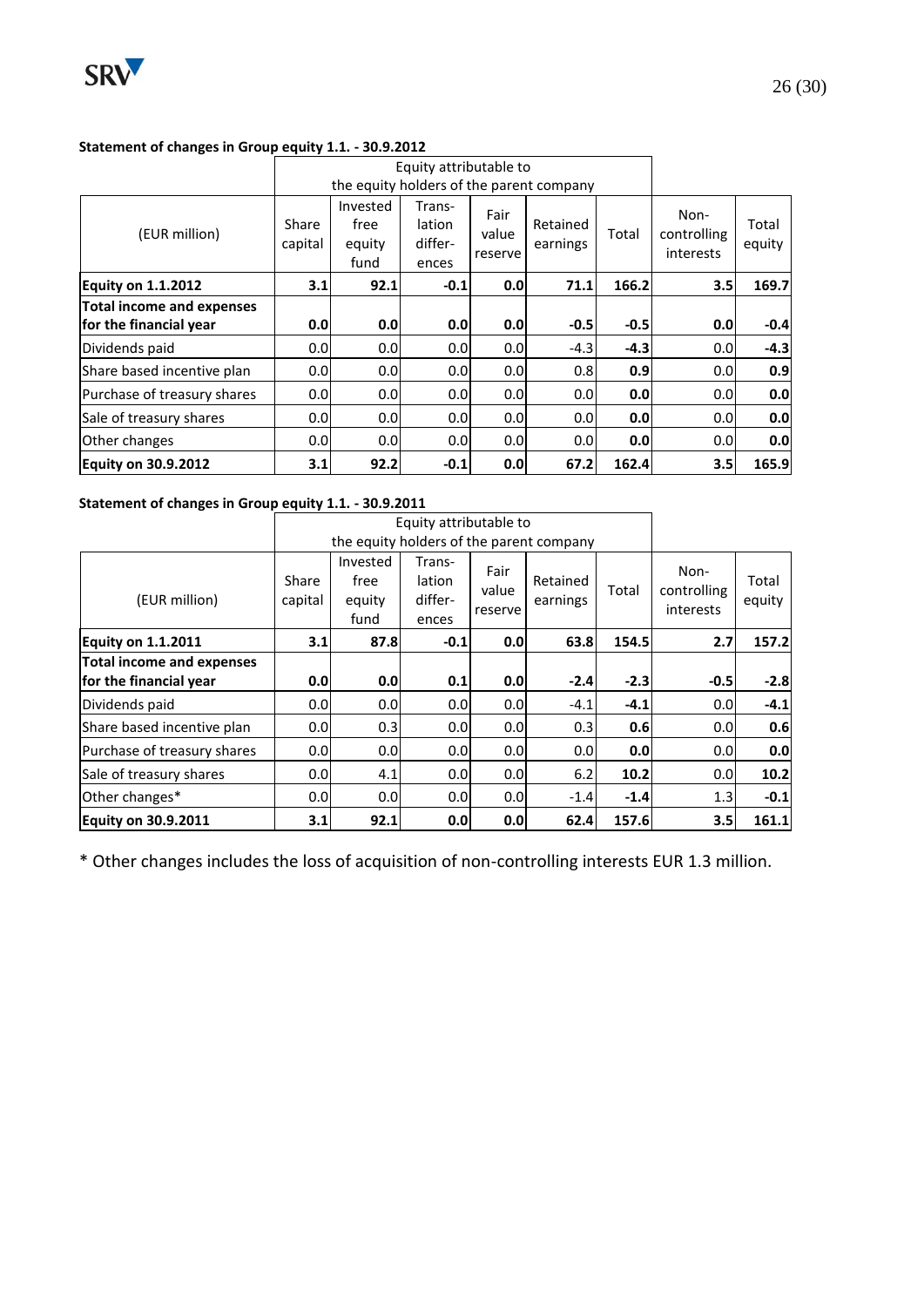

#### **Statement of changes in Group equity 1.1. - 31.12.2011**

|                                  |                  |                                          | Equity attributable to               |                          |                      |        |                                  |                 |
|----------------------------------|------------------|------------------------------------------|--------------------------------------|--------------------------|----------------------|--------|----------------------------------|-----------------|
|                                  |                  | the equity holders of the parent company |                                      |                          |                      |        |                                  |                 |
| (EUR million)                    | Share<br>capital | Invested<br>free<br>equity<br>fund       | Trans-<br>lation<br>differ-<br>ences | Fair<br>value<br>reserve | Retained<br>earnings | Total  | Non-<br>controlling<br>interests | Total<br>equity |
| <b>Equity on 1.1.2011</b>        | 3.1              | 87.8                                     | $-0.1$                               | 0.0                      | 63.8                 | 154.5  | 2.7                              | 157.2           |
| <b>Total income and expenses</b> |                  |                                          |                                      |                          |                      |        |                                  |                 |
| for the financial year           | 0.0              | 0.0                                      | 0.1                                  | 0.0                      | 5.9                  | 5.9    | $-0.5$                           | 5.4             |
| Dividends paid                   | 0.0              | 0.0                                      | 0.0 <sub>l</sub>                     | 0.0                      | $-4.1$               | $-4.1$ | 0.0                              | $-4.1$          |
| Share based incentive plan       | 0.0              | 0.0                                      | 0.0 <sub>l</sub>                     | 0.0                      | 0.9 <sub>l</sub>     | 0.9    | 0.0                              | 0.9             |
| Purchase of treasury shares      | 0.0 <sub>l</sub> | 0.0                                      | 0.0 <sub>l</sub>                     | 0.0                      | 0.0 <sub>l</sub>     | 0.0    | 0.0                              | 0.0             |
| Sale of treasury shares          | 0.0              | 4.4                                      | 0.0 <sub>l</sub>                     | 0.0                      | 5.9                  | 10.3   | 0.0                              | 10.3            |
| Other changes*                   | 0.0              | 0.0 <sub>l</sub>                         | 0.0 <sub>l</sub>                     | 0.0                      | $-1.4$               | $-1.4$ | 1.3                              | $-0.1$          |
| <b>Equity on 31.12.2011</b>      | 3.1              | 92.1                                     | $-0.1$                               | 0.0                      | 71.0                 | 166.2  | 3.5                              | 169.7           |

\* Other changes includes the loss of acquisition of non-controlling interests EUR 1.3 million.

| <b>Commitments and contingent liabilities</b>            |         | change, |         |          |  |  |  |
|----------------------------------------------------------|---------|---------|---------|----------|--|--|--|
| <b>EUR million</b>                                       | 30.9.12 | 30.9.11 | %       | 31.12.11 |  |  |  |
| <b>Collateral given for own liabilities</b>              |         |         |         |          |  |  |  |
| Real estate mortgages given                              | 363.2   | 277.3   | 31.0    | 234.3    |  |  |  |
| Pledges given                                            | 0.0     | 0.0     |         | 0.0      |  |  |  |
| <b>Other commitments</b>                                 |         |         |         |          |  |  |  |
| Guarantees given for liabilities on uncompleted projects | 0.0     | 0.0     |         | 0.0      |  |  |  |
| Investment commitments given                             | 15.0    | 21.2    | $-29.3$ | 15.2     |  |  |  |
| Plots purchase commitments                               | 120.3   | 129.8   | $-7.3$  | 129.6    |  |  |  |

1) Real estate mortgages include the total amount of mortgages given as collateral for developer contracting housing production against the housing corporation loans of uncompleted and unsold completed projects.

| Fair and nominal values of                  |                    |                  |                    |        |                    |                 |  |
|---------------------------------------------|--------------------|------------------|--------------------|--------|--------------------|-----------------|--|
| derivative instruments                      |                    | 9/2011<br>9/2012 |                    |        | 12/2011            |                 |  |
| (EUR million)                               | <b>Fair Values</b> |                  | <b>Fair Values</b> |        | <b>Fair Values</b> |                 |  |
|                                             | Positive           | <b>Negative</b>  | Positive           |        | Positive           | <b>Negative</b> |  |
| Hedge accounting not applied                |                    |                  |                    |        |                    |                 |  |
| Foreign exchange forward contracts          | 0.0                | 0.0              | 0.0                | 0.0    | 0.0                | 0.0             |  |
| Interest rate swaps                         | 0.0                | 1.4              | 0.0                | 1.4    | 0.0                | 1.4             |  |
| Nominal values of derivative<br>instruments |                    | 9/2012           |                    | 9/2011 |                    | 12/2011         |  |
|                                             |                    |                  |                    |        |                    |                 |  |
| Foreign exchange forward contracts          |                    | 0.0              |                    | 0.0    |                    | 0.0             |  |
| Interest rate swaps                         |                    | 30.0             |                    | 50.0   |                    | 50.0            |  |

The fair values of derivative instruments are based on market prices at the end of the reporting period.

Open foreign exchange forward contracts are hedging the financing cash flow.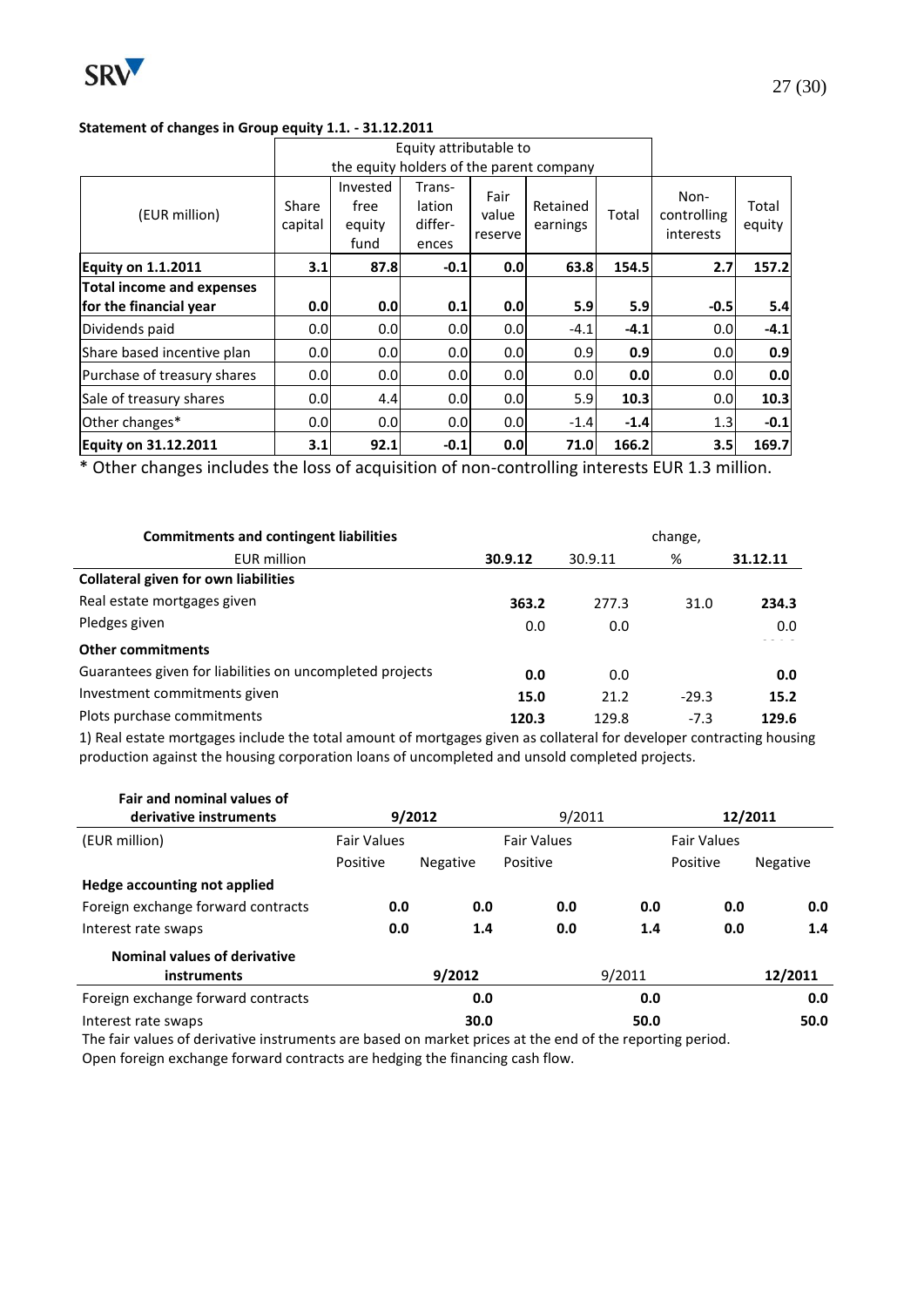

# **2. Group and Segment information by quarter**

| <b>SRV Group</b>                                                                                                                                                                |                         |                      |                         |                      |                         |                         |                      |
|---------------------------------------------------------------------------------------------------------------------------------------------------------------------------------|-------------------------|----------------------|-------------------------|----------------------|-------------------------|-------------------------|----------------------|
| (EUR million)                                                                                                                                                                   | $7 - 9/12$              | $4 - 6/12$           | $1 - 3/12$              | $10-12/11$           | $7 - 9/11$              | $4 - 6/11$              | $1 - 3/11$           |
| Revenue                                                                                                                                                                         | 155.8                   | 169.7                | 140.7                   | 266.7                | 136.3                   | 136.6                   | 132.6                |
| Operating profit<br>Financial income and expenses,                                                                                                                              | $-0.4$                  | 3.1                  | 1.8                     | 13.2                 | 0.2                     | $-0.3$                  | 1.0                  |
| total                                                                                                                                                                           | $-1.8$                  | $-0.6$               | $-1.5$                  | $-0.8$               | $-1.7$                  | $-1.4$                  | 0.7                  |
| Profit before taxes                                                                                                                                                             | $-2.1$                  | 2.5                  | 0.3                     | 12.4                 | $-1.5$                  | $-1.7$                  | 1.7                  |
| Order backlog $1$ )                                                                                                                                                             | 747.1                   | 746.3                | 760.7                   | 810.8                | 862.3                   | 673.5                   | 702.2                |
| New agreements                                                                                                                                                                  | 138.5                   | 142.5                | 65.5                    | 196.1                | 304.6                   | 90.6                    | 220.2                |
| Earnings per share, eur<br>Equity per share, eur $^{1)}$<br>Share price, eur <sup>1)</sup>                                                                                      | $-0.04$<br>4.58<br>3.44 | 0.04<br>4.61<br>3.30 | $-0.01$<br>4.56<br>4.23 | 0.24<br>4.68<br>4.00 | $-0.06$<br>4.44<br>4.48 | $-0.06$<br>4.51<br>6.00 | 0.05<br>4.49<br>6.75 |
| Equity ratio, $%$ <sup>1)</sup>                                                                                                                                                 | 28.5                    | 29.7                 | 31.9                    | 31.0                 | 30.9                    | 31.7                    | 33.2                 |
| Net interest bearing debt $1$ )                                                                                                                                                 | 311.3                   | 288.0                | 259.5                   | 271.8                | 269.5                   | 263.5                   | 246.4                |
| Gearing, $%$ <sup>1)</sup><br>162.2<br>187.7<br>172.3<br>156.9<br>160.2<br>167.3<br>159.1<br>1) In calculating the key ratio only the profit for the period has been annualised |                         |                      |                         |                      |                         |                         |                      |
| Revenue                                                                                                                                                                         |                         |                      |                         |                      |                         |                         |                      |

| (EUR million)            | $7 - 9/12$ | $4 - 6/12$ | $1 - 3/12$ | $10-12/11$ | $7 - 9/11$ | $4 - 6/11$ | $1 - 3/11$ |
|--------------------------|------------|------------|------------|------------|------------|------------|------------|
| Domestic operations      | 139.7      | 150.8      | 120.7      | 248.9      | 128.3      | 131.2      | 123.9      |
| - business construction  | 78.9       | 80.9       | 61.9       | 135.9      | 82.0       | 86.4       | 75.3       |
| - housing construction   | 60.7       | 69.9       | 58.7       | 113.0      | 46.3       | 44.8       | 48.8       |
| International operations | 16.1       | 18.9       | 20.1       | 17.5       | 7.8        | 5.3        | 8.4        |
| <b>Other Operations</b>  | 3.6        | 3.7        | 3.7        | 3.2        | 3.1        | 3.1        | 3.3        |
| Eliminations             | $-3.6$     | $-3.7$     | $-3.7$     | $-3.0$     | $-2.9$     | $-2.9$     | $-3.0$     |
| Group, total             | 155.8      | 169.7      | 140.7      | 266.7      | 136.3      | 136.6      | 132.6      |

| <b>Operating profit</b>  |          |            |            |            |            |            |            |
|--------------------------|----------|------------|------------|------------|------------|------------|------------|
| (EUR million)            | $7-9/12$ | $4 - 6/12$ | $1 - 3/12$ | $10-12/11$ | $7-9/11$   | $4 - 6/11$ | $1 - 3/11$ |
| Domestic operations      | 1.9      | 5.8        | 5.4        | 17.9       | 2.4        | 3.3        | 4.4        |
| International operations | $-1.1$   | $-1.9$     | $-2.6$     | $-2.6$     | $-1.4$     | $-1.9$     | $-2.4$     |
| <b>Other Operations</b>  | $-1.1$   | $-0.9$     | $-1.1$     | $-2.1$     | $-0.8$     | $-1.7$     | $-1.0$     |
| Eliminations             | 0.0      | 0.0        | 0.0        | 0.0        | 0.0        | 0.0        | 0.0        |
| Group, total             | $-0.4$   | 3.1        | 1.8        | 13.2       | 0.2        | $-0.3$     | 1.0        |
| <b>Operating profit</b>  |          |            |            |            |            |            |            |
| $(\%)$                   | $7-9/12$ | $4 - 6/12$ | $1 - 3/12$ | $10-12/11$ | $7 - 9/11$ | $4 - 6/11$ | $1 - 3/11$ |
| Domestic operations      | 1.3      | 3.9        | 4.5        | 7.2        | 1.9        | 2.5        | 3.5        |
| International operations | $-7.0$   | $-9.9$     | $-13.0$    | $-14.9$    | $-18.1$    | $-36.2$    | $-28.4$    |
| Group, total             | $-0.2$   | 1.8        | 1.2        | 4.9        | 0.2        | $-0.2$     | 0.8        |
| <b>Order backlog</b>     |          |            |            |            |            |            |            |
| (EUR million)            | 30.9.12  | 30.6.12    | 31.3.12    | 31.12.11   | 30.9.11    | 30.6.11    | 31.3.11    |
| Domestic operations      | 676.2    | 661.7      | 658.3      | 711.2      | 745.8      | 564.8      | 589.8      |
| - business construction  | 312.1    | 325.4      | 329.4      | 362.2      | 371.5      | 233.3      | 277.7      |
| - housing construction   | 364.2    | 336.4      | 328.8      | 349.0      | 374.2      | 331.5      | 312.0      |
| International operations | 70.9     | 84.5       | 102.4      | 99.6       | 116.5      | 108.7      | 112.4      |
| Group, total             | 747.1    | 746.3      | 760.7      | 810.8      | 862.3      | 673.5      | 702.2      |
| - sold order backlog     | 517      | 551        | 570        | 596        | 710        | 530        | 569        |

- unsold order backlog **230** 195 191 215 153 143 133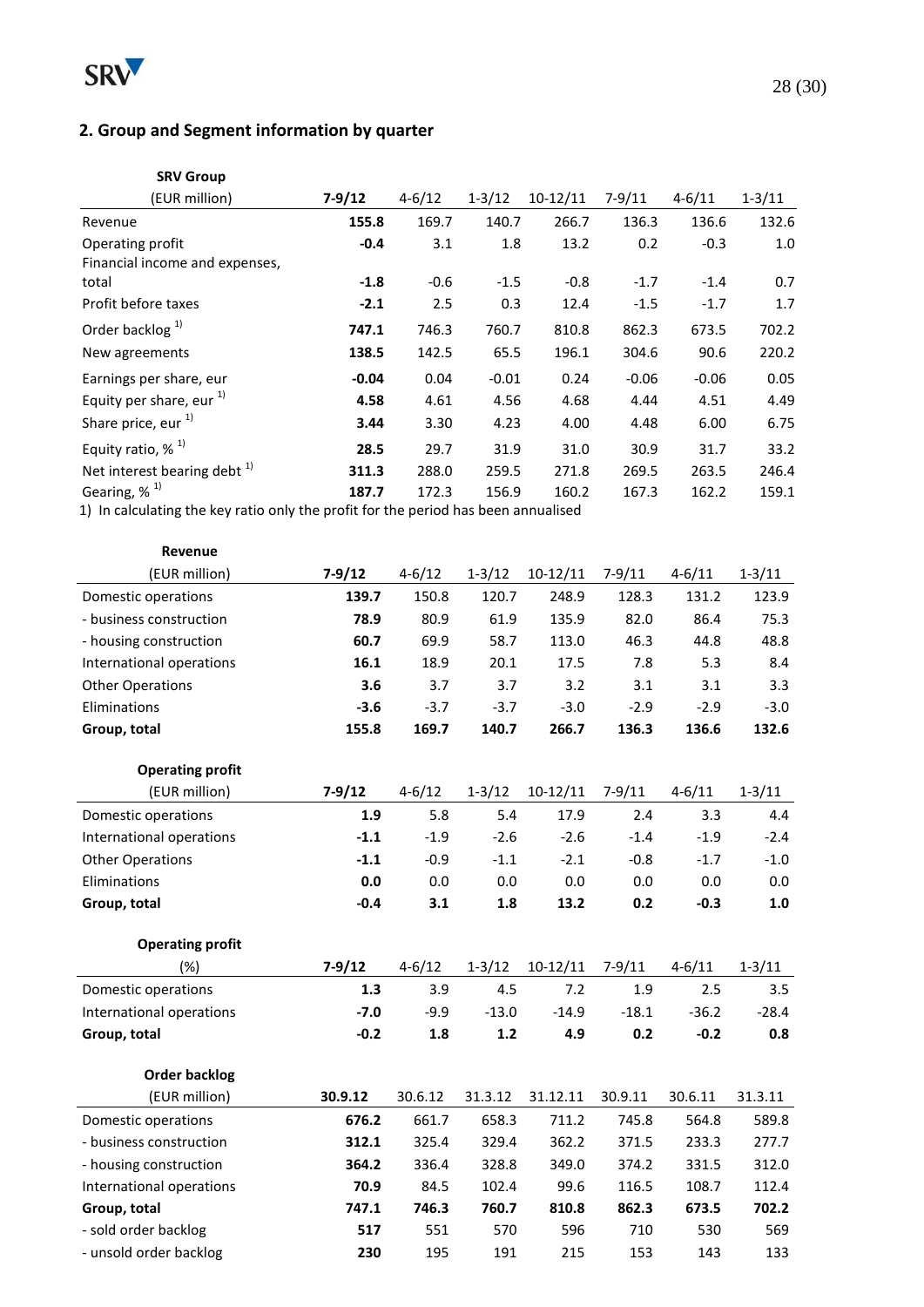

#### **Order backlog, housing construction in Finland**

| (EUR million)                         | 30.9.12    | 30.6.12    | 31.3.12    | 31.12.11    | 30.9.11    | 30.6.11    | 31.3.11    |
|---------------------------------------|------------|------------|------------|-------------|------------|------------|------------|
| Negotiation and construction          |            |            |            |             |            |            |            |
| contracts under construction          | 153        | 155        | 153        | 160         | 164        | 124        | 131        |
| Developer contracting under           |            |            |            |             |            |            |            |
| construction, sold                    | 52         | 56         | 57         | 49          | 98         | 94         | 78         |
| Developer contracting under           |            |            |            |             |            |            |            |
| construction, unsold                  | 133        | 103        | 92         | 115         | 95         | 92         | 71         |
| Developer contracting completed       |            |            |            |             |            |            |            |
| and unsold                            | 26         | 21         | 27         | 26          | 18         | 21         | 32         |
| Housing construction, total           | 364        | 336        | 329        | 349         | 374        | 332        | 312        |
|                                       |            |            |            |             |            |            |            |
|                                       |            |            |            |             |            |            |            |
| <b>Invested capital</b>               |            |            |            |             |            |            |            |
| (EUR million)                         | 30.9.12    | 30.6.12    | 31.3.12    | 31.12.11    | 30.9.11    | 30.6.11    | 31.3.11    |
| Domestic operations                   | 286.2      | 270.2      | 228.8      | 249.2       | 233.3      | 248.7      | 215.6      |
| International operations              | 200.7      | 198.5      | 198.6      | 210.8       | 194.0      | 193.3      | 182.7      |
| Other and eliminations                | 3.4        | 3.3        | 7.8        | $-6.0$      | 14.9       | 4.4        | 12.3       |
| Group, total                          | 490.3      | 472.0      | 435.1      | 454.0       | 442.2      | 446.5      | 410.6      |
|                                       |            |            |            |             |            |            |            |
|                                       |            |            |            |             |            |            |            |
| <b>Residential production</b>         |            |            |            |             |            |            |            |
| in Finland (units)                    | $7 - 9/12$ | $4 - 6/12$ | $1 - 3/12$ | $10-12/11$  | $7 - 9/11$ | $4 - 6/11$ | $1 - 3/11$ |
| Developer contracting                 |            |            |            |             |            |            |            |
| Start-ups                             | 125        | 171        | 24         | 191         | 61         | 205        | 122        |
| Sold                                  | 85         | 154        | 98         | 100         | 92         | 143        | 147        |
| Completed <sup>1)</sup>               | 116        | 122        | 99         | 351         | 74         | 41         | 67         |
| Completed and unsold <sup>1)</sup>    | 100        | 85         | 102        | 90          | 43         | 53         | 86         |
| Under construction <sup>1)</sup>      | 2 1 2 6    | 2060       | 2 1 8 8    | 2 1 9 7     | 2 5 0 4    | 2 2 4 3    | 1956       |
| - negotiation and construction        |            |            |            |             |            |            |            |
| contracts <sup>1)</sup>               | 1521       | 1464       | 1641       | 1575        | 1693       | 1419       | 1 2 9 6    |
| - developer contracting <sup>1)</sup> | 605        | 596        | 547        | 622         | 811        | 824        | 660        |
| - of which sold 1)                    | 205        | 221        | 206        | 195         | 428        | 420        | 350        |
| - of which unsold <sup>1)</sup>       | 400        | 375        | 341        | 427         | 383        | 404        | 310        |
|                                       |            |            |            |             |            |            |            |
| 1) at the end of the period           |            |            |            |             |            |            |            |
| 3. Segment information                |            |            |            |             |            |            |            |
| <b>Assets</b>                         |            |            |            | change,     | change,    |            |            |
| (EUR million)                         |            | 30.9.12    | 30.9.11    | <b>MEUR</b> | %          |            | 31.12.11   |
| Domestic operations                   |            | 392.9      | 350.8      |             | 42.1       | 12.0       | 376.0      |
| International operations              |            | 225.0      | 208.8      |             | 16.2       | 7.7        | 228.2      |
| <b>Other Operations</b>               |            | 280.0      | 278.7      |             | 1.2        | 0.4        | 324.2      |
| Eliminations                          |            | $-272.1$   | $-261.0$   |             | $-11.1$    |            | $-340.1$   |
| Group, total                          |            | 625.8      | 577.3      |             | 48.4       | 8.4        | 588.3      |